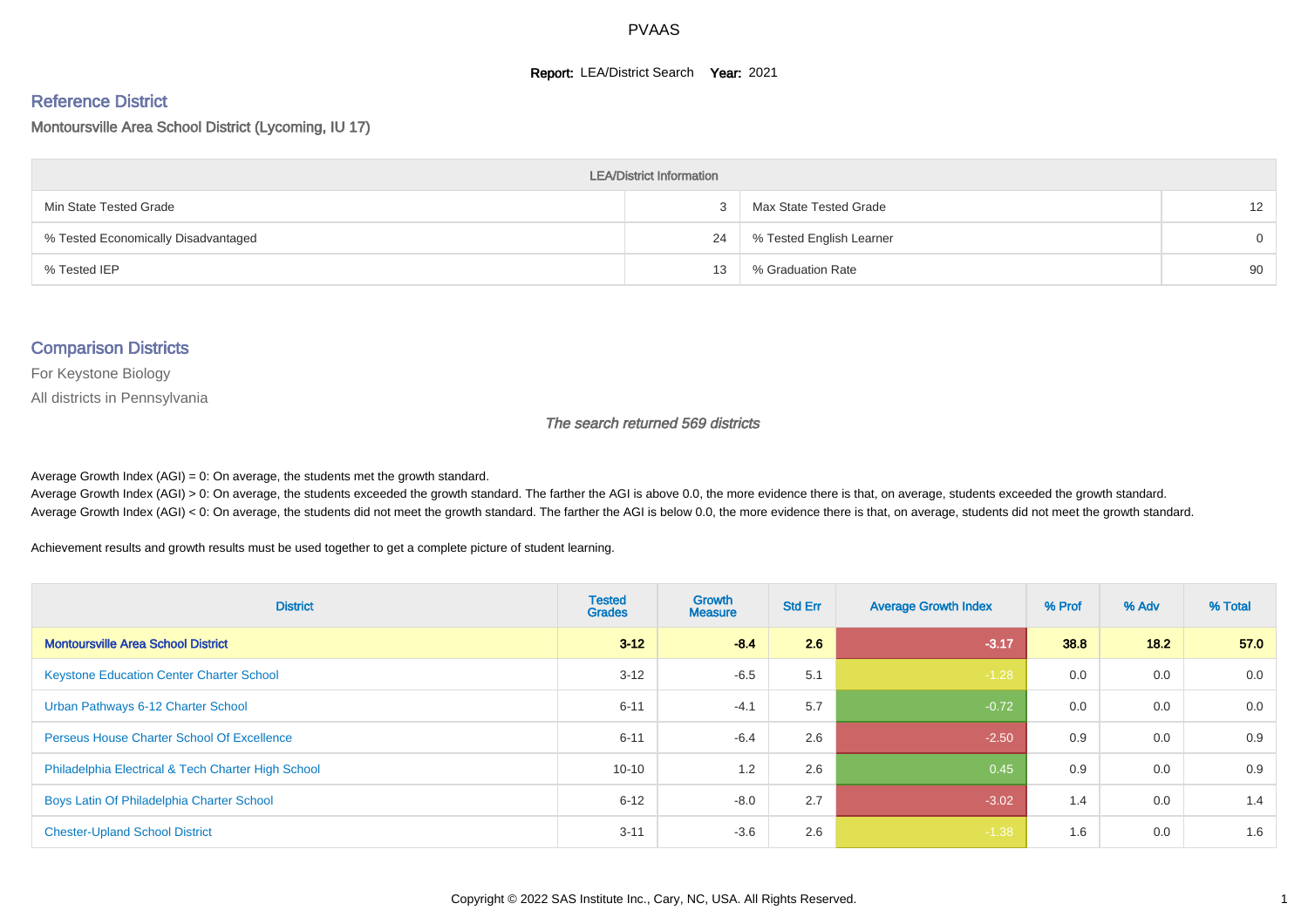| <b>District</b>                                                       | <b>Tested</b><br><b>Grades</b> | <b>Growth</b><br><b>Measure</b> | <b>Std Err</b> | <b>Average Growth Index</b> | % Prof | % Adv   | % Total |
|-----------------------------------------------------------------------|--------------------------------|---------------------------------|----------------|-----------------------------|--------|---------|---------|
| <b>Montoursville Area School District</b>                             | $3 - 12$                       | $-8.4$                          | 2.6            | $-3.17$                     | 38.8   | 18.2    | 57.0    |
| <b>Aliquippa School District</b>                                      | $3 - 11$                       | $-20.0$                         | 3.6            | $-5.54$                     | 1.7    | 0.0     | 1.7     |
| <b>Innovative Arts Academy Charter School</b>                         | $6 - 11$                       | $-7.2$                          | 2.5            | $-2.83$                     | 2.0    | 0.0     | 2.0     |
| <b>Chester Charter Scholars Academy Charter School</b>                | $3 - 12$                       | $-6.2$                          | 3.3            | $-1.88$                     | 2.2    | $0.0\,$ | 2.2     |
| La Academia Partnership Charter School                                | $6 - 11$                       | $-15.5$                         | 5.7            | $-2.70$                     | 2.3    | 0.0     | 2.3     |
| People For People Charter School                                      | $3 - 12$                       | 6.4                             | 5.6            | $1.15$                      | 2.4    | 0.0     | 2.4     |
| <b>Sto-Rox School District</b>                                        | $3 - 10$                       | $-7.0$                          | 3.5            | $-1.99$                     | 3.2    | 0.0     | 3.2     |
| <b>Mastery Charter School - Gratz Campus</b>                          | $7 - 10$                       | $-9.5$                          | 4.6            | $-2.09$                     | 0.0    | 3.4     | 3.4     |
| <b>Universal Audenried Charter School</b>                             | $9 - 11$                       | $-3.8$                          | 2.5            | $-1.53$                     | 3.0    | 0.5     | 3.5     |
| <b>Tech Freire Charter School</b>                                     | $9 - 11$                       | 0.7                             | 2.5            | 0.27                        | 3.6    | 0.0     | 3.6     |
| <b>York City School District</b>                                      | $3 - 12$                       | $-17.7$                         | 1.8            | $-10.05$                    | 3.2    | 0.7     | 3.9     |
| <b>Clairton City School District</b>                                  | $3 - 11$                       | $-1.6$                          | 5.0            | $-0.32$                     | 3.8    | 0.5     | 4.4     |
| Aspira Bilingual Cyber Charter School                                 | $3 - 11$                       | 5.1                             | 5.8            | 0.87                        | 4.8    | $0.0\,$ | 4.8     |
| <b>Claysburg-Kimmel School District</b>                               | $3 - 11$                       | $-1.2$                          | 5.2            | $-0.22$                     | 5.0    | 0.0     | $5.0$   |
| <b>West Side CTC</b>                                                  | $9 - 10$                       | $-32.0$                         | 3.9            | $-8.16$                     | 5.9    | 0.0     | 5.9     |
| <b>Allentown City School District</b>                                 | $3 - 12$                       | $-16.9$                         | 1.4            | $-12.37$                    | 5.9    | 0.4     | 6.3     |
| Morrisville Borough School District                                   | $3 - 11$                       | $-13.1$                         | 3.7            | $-3.52$                     | 4.9    | 1.6     | 6.6     |
| <b>Belmont Charter School</b>                                         | $3 - 10$                       | 2.2                             | 3.4            | 0.64                        | 5.3    | 1.8     | $7.0$   |
| <b>Lawrence County CTC</b>                                            | $10 - 11$                      | $-9.8$                          | 3.7            | $-2.68$                     | 7.3    | 0.0     | $7.3$   |
| <b>Propel Charter School-Homestead</b>                                | $3 - 11$                       | $-5.0$                          | 3.9            | $-1.27$                     | 7.3    | 0.0     | $7.3$   |
| <b>Turkeyfoot Valley Area School District</b>                         | $3 - 12$                       | $-15.4$                         | 5.8            | $-2.66$                     | 3.8    | 3.8     | 7.6     |
| Preparatory Charter School Of Mathematics, Science, Tech, And Careers | $9 - 10$                       | $-5.1$                          | 2.5            | $-2.03$                     | 6.3    | 1.4     | 7.7     |
| <b>Propel Charter School-Montour</b>                                  | $3 - 10$                       | $-3.4$                          | 3.6            | $-0.93$                     | 7.7    | 0.0     | 7.7     |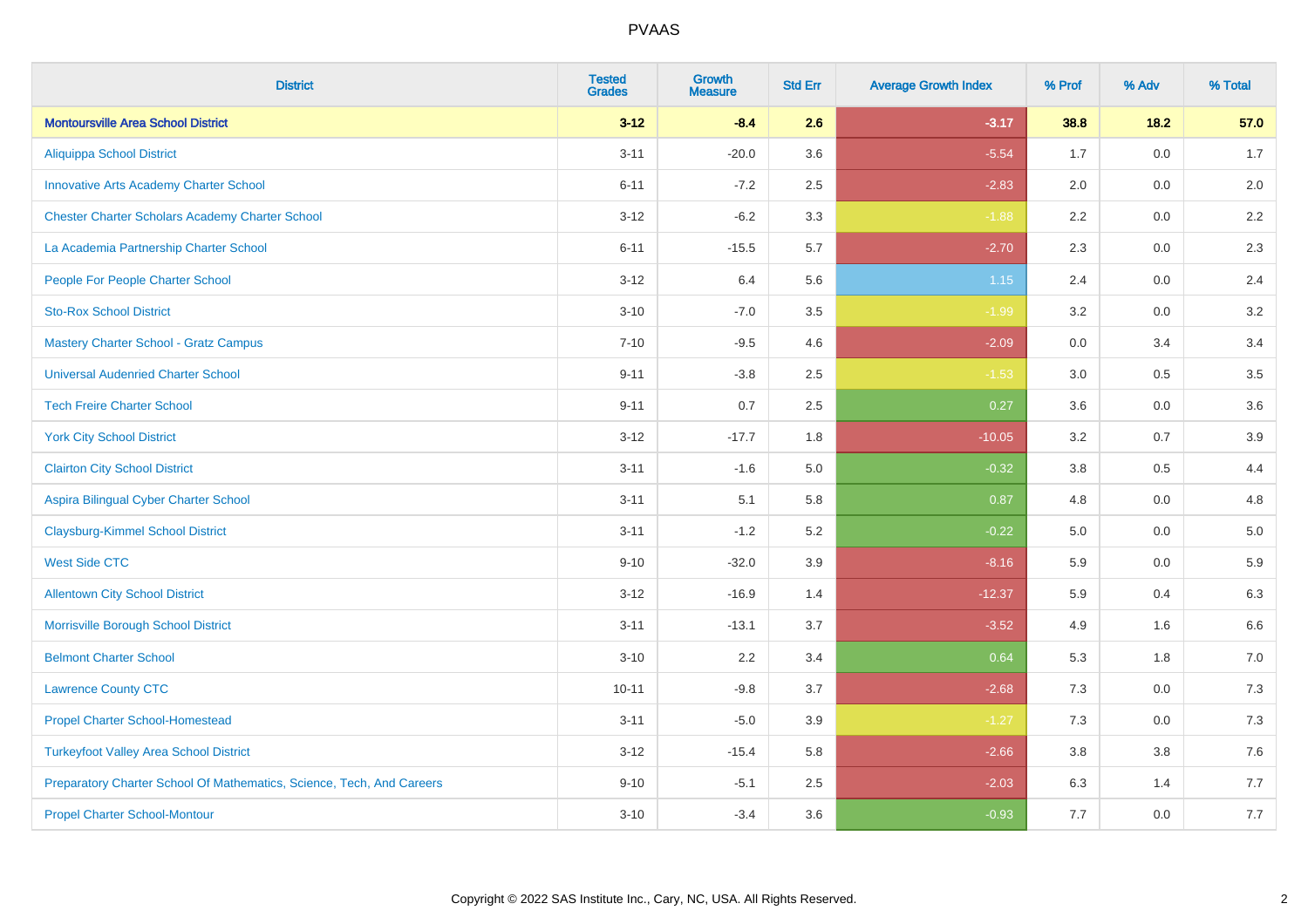| <b>District</b>                                   | <b>Tested</b><br><b>Grades</b> | <b>Growth</b><br><b>Measure</b> | <b>Std Err</b> | <b>Average Growth Index</b> | % Prof | % Adv   | % Total |
|---------------------------------------------------|--------------------------------|---------------------------------|----------------|-----------------------------|--------|---------|---------|
| <b>Montoursville Area School District</b>         | $3 - 12$                       | $-8.4$                          | 2.6            | $-3.17$                     | 38.8   | 18.2    | 57.0    |
| <b>Harrisburg City School District</b>            | $3 - 11$                       | $-0.2$                          | 2.0            | $-0.11$                     | 6.0    | 2.0     | 8.0     |
| Propel Charter School - Braddock Hills            | $3 - 11$                       | $-2.1$                          | 3.3            | $-0.63$                     | 4.8    | 3.2     | 8.1     |
| Lincoln Leadership Academy Charter School         | $3 - 12$                       | $-7.4$                          | 3.7            | $-1.99$                     | 6.4    | 2.1     | 8.5     |
| Dr Robert Ketterer Charter School Inc             | $6 - 12$                       | 7.1                             | 4.3            | 1.66                        | 7.3    | 1.7     | 9.0     |
| <b>Shade-Central City School District</b>         | $3 - 11$                       | $-14.6$                         | 4.0            | $-3.68$                     | 9.6    | 0.0     | 9.6     |
| <b>Executive Education Academy Charter School</b> | $3 - 10$                       | $-14.6$                         | 3.0            | $-4.81$                     | 8.5    | 1.2     | 9.8     |
| <b>Tacony Academy Charter School</b>              | $3 - 11$                       | $-12.9$                         | 3.3            | $-3.90$                     | 8.6    | 1.4     | 10.0    |
| <b>KIPP Dubois Charter School</b>                 | $9 - 10$                       | $-3.0$                          | 3.1            | $-0.95$                     | 10.0   | 0.0     | 10.0    |
| <b>Sugar Valley Rural Charter School</b>          | $3 - 11$                       | $-3.6$                          | 3.7            | $-0.98$                     | 10.3   | 0.0     | 10.3    |
| <b>Woodland Hills School District</b>             | $3 - 12$                       | $-4.2$                          | 2.5            | $-1.66$                     | 10.1   | 1.4     | 11.5    |
| <b>Greater Johnstown School District</b>          | $3 - 11$                       | $-3.5$                          | 2.4            | $-1.45$                     | 10.3   | 1.3     | 11.5    |
| Esperanza Cyber Charter School                    | $3 - 11$                       | 7.1                             | 6.1            | 1.15                        | 8.8    | 2.9     | 11.8    |
| New Kensington-Arnold School District             | $3 - 11$                       | $-5.8$                          | 3.2            | $-1.80$                     | 10.8   | 1.2     | 12.0    |
| <b>Big Beaver Falls Area School District</b>      | $3 - 11$                       | $-17.9$                         | 2.8            | $-6.27$                     | 9.4    | 2.8     | 12.2    |
| <b>Multicultural Academy Charter School</b>       | $9 - 11$                       | 6.0                             | 3.4            | 1.77                        | 12.3   | 0.0     | 12.3    |
| <b>Norristown Area School District</b>            | $3 - 12$                       | $-25.4$                         | 1.7            | $-15.35$                    | 10.6   | 1.8     | 12.4    |
| Community Academy Of Philadelphia Charter School  | $3 - 11$                       | 0.1                             | 2.6            | 0.06                        | 9.7    | 2.6     | 12.4    |
| <b>Mastery Charter School - Thomas Campus</b>     | $3 - 10$                       | 7.9                             | 5.7            | 1.39                        | 12.5   | 0.0     | 12.5    |
| <b>Lancaster School District</b>                  | $3 - 12$                       | $-10.0$                         | 1.4            | $-7.22$                     | 9.0    | 3.9     | 12.8    |
| Mastery Charter School - Shoemaker Campus         | $7 - 10$                       | $-2.3$                          | 2.8            | $-0.81$                     | 10.1   | 3.7     | 13.8    |
| <b>Steelton-Highspire School District</b>         | $3 - 11$                       | $-5.3$                          | 3.2            | $-1.65$                     | 13.9   | $0.0\,$ | 13.9    |
| <b>Tussey Mountain School District</b>            | $3 - 12$                       | $-13.0$                         | 3.3            | $-3.93$                     | 11.1   | 3.2     | 14.3    |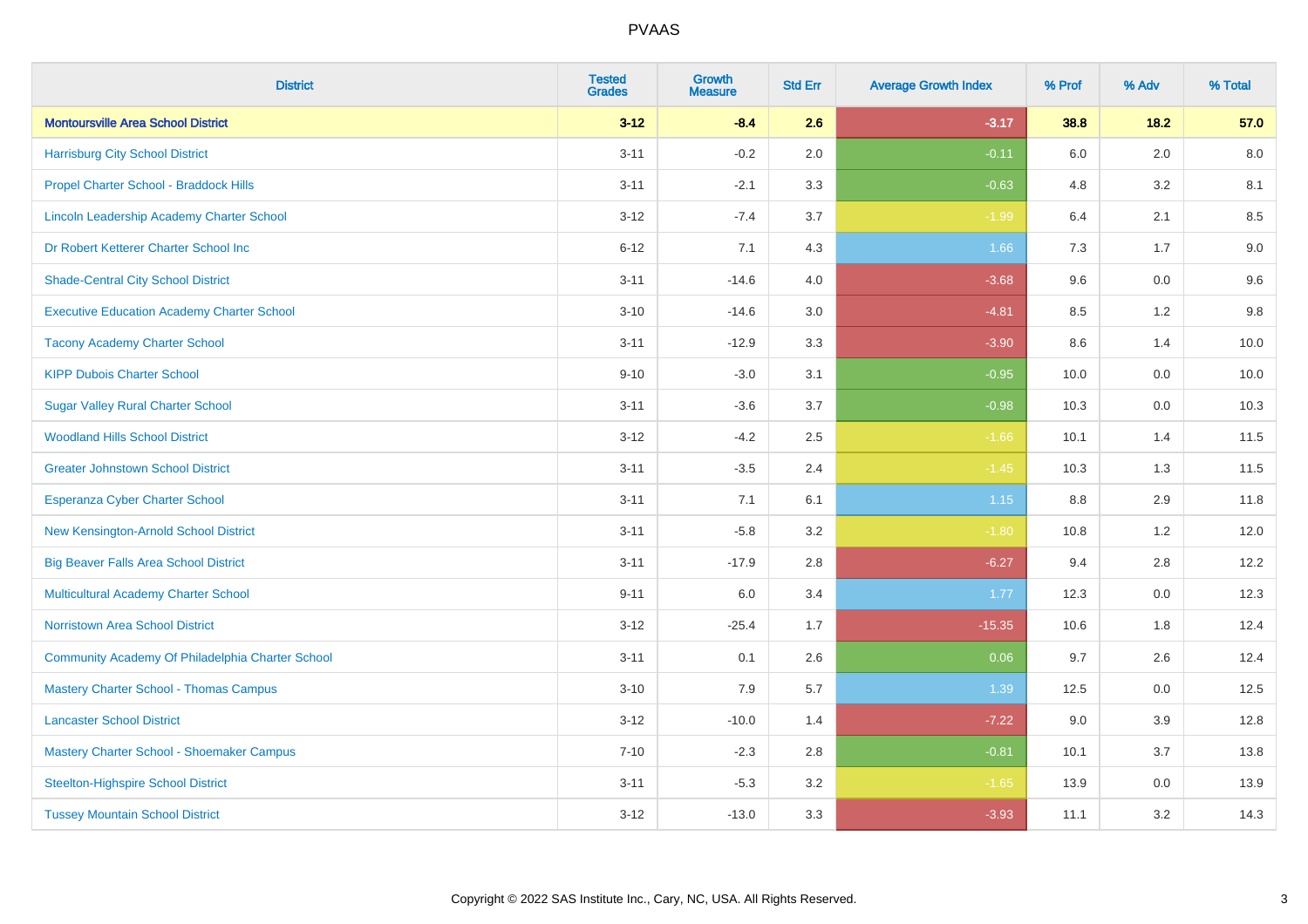| <b>District</b>                           | <b>Tested</b><br><b>Grades</b> | <b>Growth</b><br><b>Measure</b> | <b>Std Err</b> | <b>Average Growth Index</b> | % Prof | % Adv   | % Total |
|-------------------------------------------|--------------------------------|---------------------------------|----------------|-----------------------------|--------|---------|---------|
| <b>Montoursville Area School District</b> | $3 - 12$                       | $-8.4$                          | 2.6            | $-3.17$                     | 38.8   | 18.2    | 57.0    |
| <b>Shenandoah Valley School District</b>  | $3 - 11$                       | $-4.5$                          | 3.5            | $-1.29$                     | 14.3   | $0.0\,$ | 14.3    |
| <b>Cornell School District</b>            | $3 - 11$                       | $-5.5$                          | 4.6            | $-1.20$                     | 11.3   | 3.2     | 14.5    |
| <b>Washington School District</b>         | $3 - 11$                       | $-15.9$                         | 2.9            | $-5.44$                     | 12.9   | 1.7     | 14.7    |
| <b>Hanover Area School District</b>       | $3 - 11$                       | $-14.7$                         | 4.7            | $-3.13$                     | 12.1   | 3.0     | 15.2    |
| Imhotep Institute Charter High School     | $9 - 11$                       | $-17.6$                         | 5.8            | $-3.03$                     | 15.4   | 0.0     | 15.4    |
| <b>Blacklick Valley School District</b>   | $3 - 11$                       | $-0.9$                          | 3.9            | $-0.23$                     | 7.7    | 7.7     | 15.4    |
| <b>Coatesville Area School District</b>   | $3 - 11$                       | $-9.5$                          | 1.6            | $-5.81$                     | 12.8   | 3.3     | 16.2    |
| <b>Rochester Area School District</b>     | $3 - 11$                       | $-5.7$                          | 3.9            | $-1.45$                     | 14.9   | 2.1     | 17.0    |
| <b>Muhlenberg School District</b>         | $3 - 10$                       | $-17.8$                         | 1.9            | $-9.34$                     | 12.4   | 4.6     | 17.0    |
| <b>City CHS</b>                           | $10 - 11$                      | $-5.6$                          | 2.4            | $-2.34$                     | 15.9   | 1.5     | 17.4    |
| Esperanza Academy Charter School          | $4 - 11$                       | 2.1                             | 2.1            | 1.01                        | 14.2   | 3.6     | 17.8    |
| <b>Wilkes-Barre Area School District</b>  | $3 - 11$                       | $-12.4$                         | 2.4            | $-5.18$                     | 14.2   | 3.7     | 17.9    |
| <b>Sharon City School District</b>        | $3 - 11$                       | $-6.5$                          | 2.3            | $-2.79$                     | 13.1   | 5.0     | 18.1    |
| <b>Bristol Township School District</b>   | $3 - 11$                       | $-7.4$                          | 1.4            | $-5.32$                     | 13.8   | 4.6     | 18.4    |
| <b>Mcguffey School District</b>           | $3 - 11$                       | $-12.1$                         | 3.0            | $-4.06$                     | 12.8   | 5.9     | 18.6    |
| <b>Burgettstown Area School District</b>  | $3 - 11$                       | $-11.2$                         | 3.2            | $-3.46$                     | 16.0   | 2.7     | 18.7    |
| <b>Columbia Borough School District</b>   | $3 - 12$                       | $-1.1$                          | 3.6            | $-0.31$                     | 17.2   | 1.7     | 19.0    |
| <b>Achievement House Charter School</b>   | $7 - 11$                       | $-8.2$                          | 3.6            | $-2.28$                     | 16.7   | 2.8     | 19.4    |
| <b>New Castle Area School District</b>    | $3 - 12$                       | $-13.6$                         | 2.3            | $-5.99$                     | 17.6   | 2.0     | 19.5    |
| <b>Frazier School District</b>            | $3 - 11$                       | $-18.9$                         | 3.4            | $-5.49$                     | 18.3   | 1.4     | 19.7    |
| <b>West Mifflin Area School District</b>  | $3 - 12$                       | $-11.9$                         | 2.5            | $-4.77$                     | 15.9   | 4.0     | 19.9    |
| <b>Erie City School District</b>          | $3 - 12$                       | $-4.5$                          | 1.4            | $-3.09$                     | 13.4   | 6.7     | 20.1    |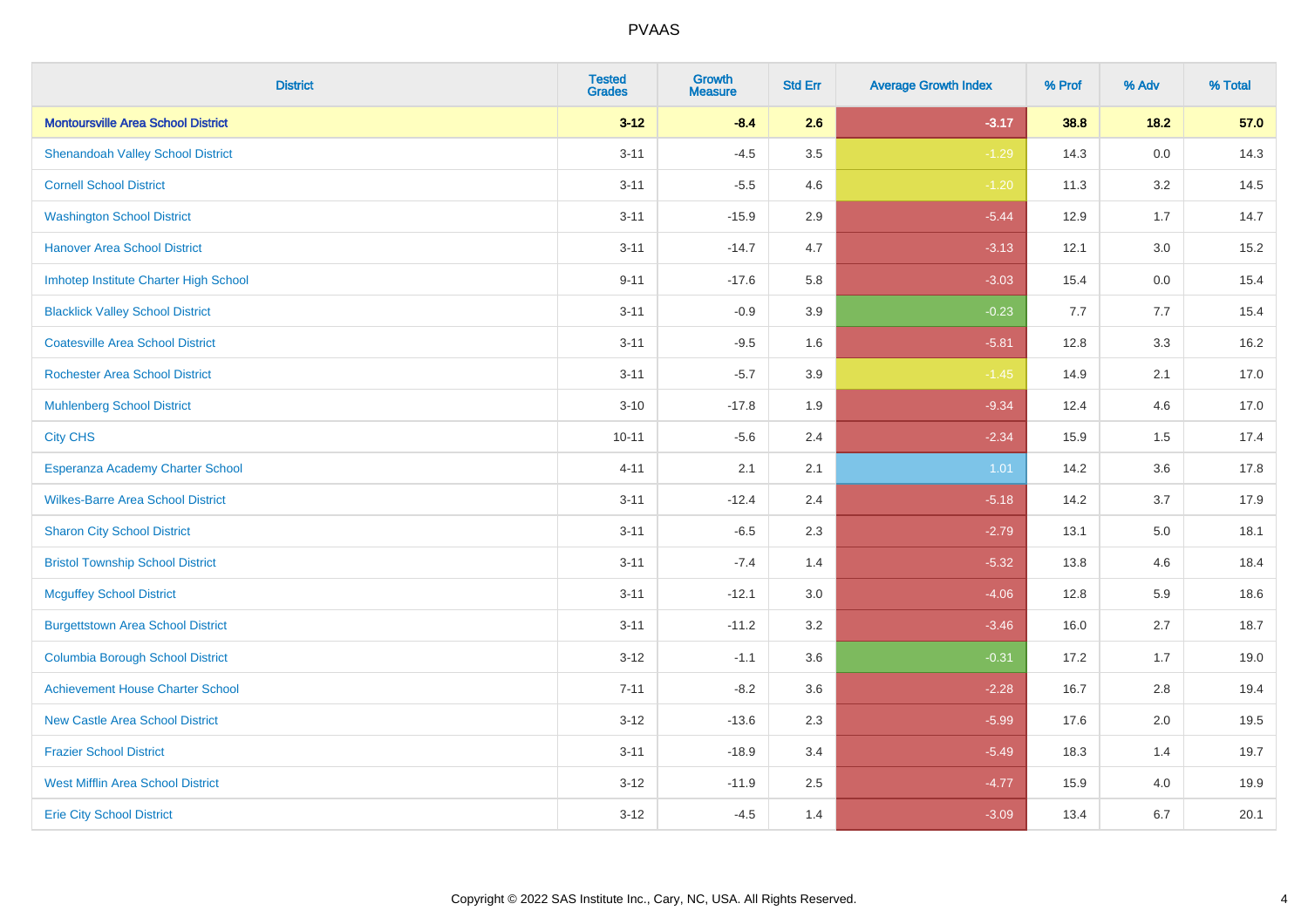| <b>District</b>                                         | <b>Tested</b><br><b>Grades</b> | Growth<br><b>Measure</b> | <b>Std Err</b> | <b>Average Growth Index</b> | % Prof | % Adv   | % Total |
|---------------------------------------------------------|--------------------------------|--------------------------|----------------|-----------------------------|--------|---------|---------|
| <b>Montoursville Area School District</b>               | $3 - 12$                       | $-8.4$                   | 2.6            | $-3.17$                     | 38.8   | $18.2$  | 57.0    |
| <b>Dunmore School District</b>                          | $3 - 11$                       | $-12.2$                  | 2.7            | $-4.51$                     | 15.0   | 5.3     | 20.4    |
| Jefferson County-Dubois AVTS                            | $9 - 11$                       | $-11.7$                  | 3.1            | $-3.72$                     | 17.6   | 2.8     | 20.4    |
| <b>Mastery Charter School - Pickett Campus</b>          | $6 - 10$                       | 2.7                      | 4.2            | 0.65                        | 20.6   | 0.0     | 20.6    |
| <b>MaST Community Charter School II</b>                 | $3 - 10$                       | 1.4                      | 3.0            | 0.45                        | 16.1   | 4.6     | 20.7    |
| <b>Farrell Area School District</b>                     | $3 - 11$                       | $-1.9$                   | 4.2            | $-0.44$                     | 9.3    | 11.6    | 20.9    |
| <b>William Penn School District</b>                     | $3 - 12$                       | $7.0\,$                  | 1.9            | 3.61                        | 14.0   | 7.2     | 21.3    |
| Hope For Hyndman Charter School                         | $3 - 11$                       | 5.1                      | 5.8            | 0.88                        | 14.3   | 7.1     | 21.4    |
| <b>Lebanon School District</b>                          | $3 - 11$                       | $-1.2$                   | 1.9            | $-0.63$                     | 15.2   | 6.4     | 21.6    |
| <b>Carbon Career &amp; Technical Institute</b>          | $9 - 11$                       | $-9.3$                   | 3.2            | $-2.92$                     | 19.6   | $2.2\,$ | 21.7    |
| <b>Williams Valley School District</b>                  | $3 - 11$                       | 2.6                      | 3.7            | 0.69                        | 17.0   | 5.1     | 22.0    |
| <b>Southeast Delco School District</b>                  | $3 - 10$                       | 3.9                      | 3.5            | 1.12                        | 18.6   | 3.4     | 22.0    |
| <b>Williamsburg Community School District</b>           | $3 - 11$                       | $-16.9$                  | 4.1            | $-4.14$                     | 22.4   | 0.0     | 22.4    |
| <b>Antietam School District</b>                         | $3 - 10$                       | $-9.5$                   | 3.7            | $-2.57$                     | 20.9   | 1.5     | 22.4    |
| <b>Pittsburgh School District</b>                       | $3 - 11$                       | $-13.0$                  | 1.1            | $-12.25$                    | 16.1   | 6.5     | 22.6    |
| <b>Mount Carmel Area School District</b>                | $3 - 11$                       | $-7.9$                   | 2.3            | $-3.38$                     | 18.2   | 4.4     | 22.6    |
| <b>Columbia-Montour AVTS</b>                            | $9 - 10$                       | $-7.1$                   | 2.8            | $-2.52$                     | 19.5   | 3.2     | 22.7    |
| <b>Reading School District</b>                          | $3 - 11$                       | 4.3                      | 1.2            | 3.71                        | 16.8   | 6.0     | 22.8    |
| Philadelphia City School District                       | $3 - 12$                       | $-7.8$                   | 0.6            | $-13.43$                    | 16.4   | 6.5     | 22.9    |
| <b>Fannett-Metal School District</b>                    | $3 - 11$                       | $-22.3$                  | 4.8            | $-4.65$                     | 16.4   | 6.6     | 23.0    |
| <b>Redbank Valley School District</b>                   | $3 - 11$                       | $-7.5$                   | 3.1            | $-2.41$                     | 12.4   | 10.6    | 23.1    |
| Center For Student Learning Charter School At Pennsbury | $6 - 12$                       | $-3.3$                   | 6.0            | $-0.55$                     | 23.1   | 0.0     | 23.1    |
| <b>Greater Nanticoke Area School District</b>           | $3 - 12$                       | $-6.8$                   | 2.6            | $-2.58$                     | 15.2   | 8.9     | 24.1    |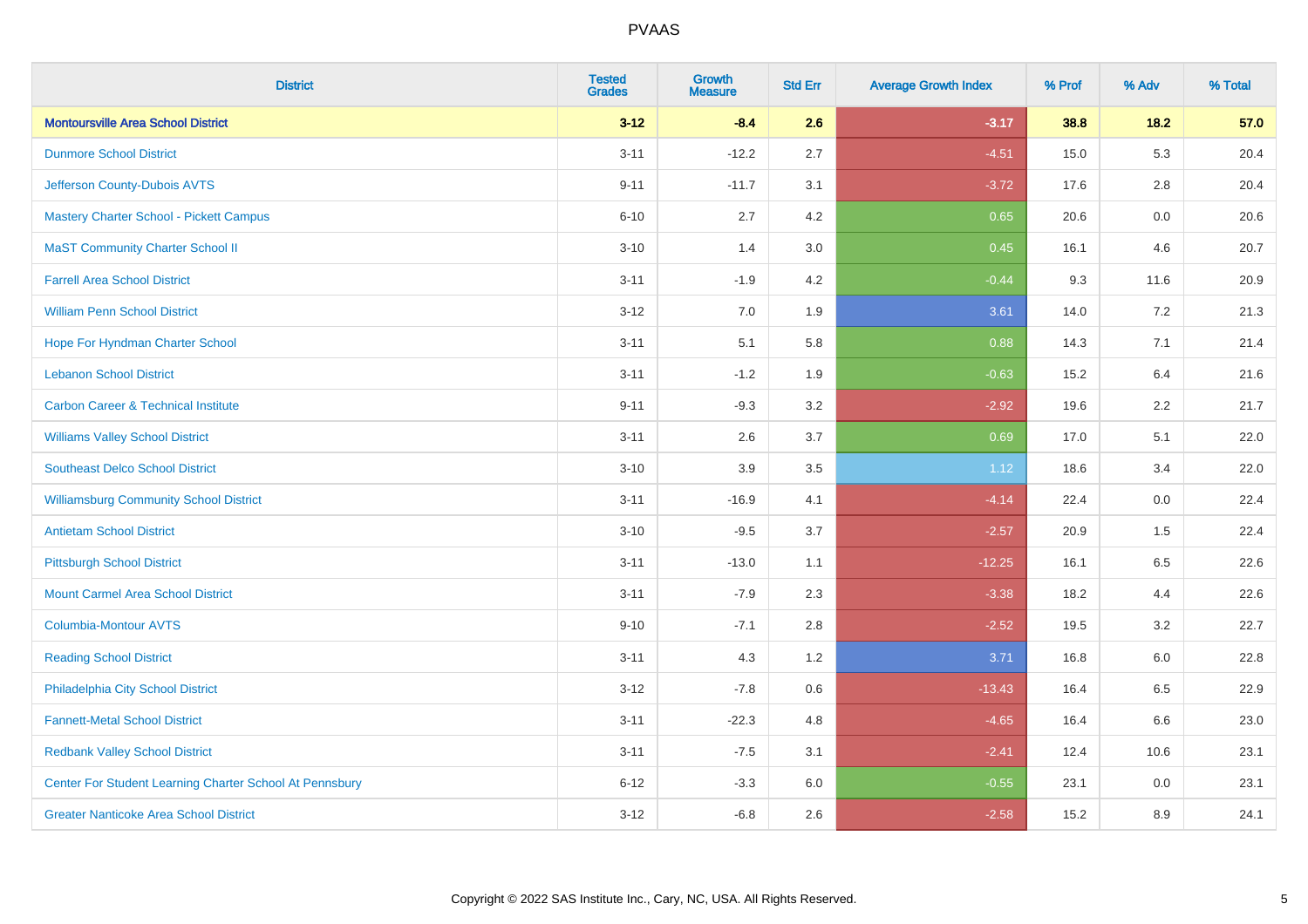| <b>District</b>                                   | <b>Tested</b><br><b>Grades</b> | <b>Growth</b><br><b>Measure</b> | <b>Std Err</b> | <b>Average Growth Index</b> | % Prof | % Adv   | % Total |
|---------------------------------------------------|--------------------------------|---------------------------------|----------------|-----------------------------|--------|---------|---------|
| <b>Montoursville Area School District</b>         | $3 - 12$                       | $-8.4$                          | 2.6            | $-3.17$                     | 38.8   | 18.2    | 57.0    |
| <b>Tidioute Community Charter School</b>          | $3 - 11$                       | 0.8                             | 4.4            | 0.19                        | 18.1   | 6.9     | 25.0    |
| <b>Maritime Academy Charter School</b>            | $3 - 10$                       | 13.2                            | 3.1            | 4.29                        | 24.0   | 1.3     | 25.3    |
| <b>Mckeesport Area School District</b>            | $3 - 12$                       | 4.6                             | 2.2            | 2.14                        | 21.1   | 4.4     | 25.5    |
| Philadelphia Academy Charter School               | $3 - 11$                       | $-14.7$                         | 2.7            | $-5.42$                     | 21.6   | 3.9     | 25.5    |
| <b>York Academy Regional Charter School</b>       | $3 - 11$                       | $-2.3$                          | 4.4            | $-0.52$                     | 23.5   | 2.0     | 25.5    |
| Jim Thorpe Area School District                   | $3 - 11$                       | $-10.9$                         | 2.4            | $-4.48$                     | 19.5   | 6.0     | 25.5    |
| Northern Lebanon School District                  | $3 - 11$                       | $-0.7$                          | 2.3            | $-0.29$                     | 18.8   | 6.8     | 25.6    |
| <b>Mount Union Area School District</b>           | $3 - 10$                       | $-2.5$                          | 2.8            | $-0.89$                     | 19.8   | 5.8     | 25.6    |
| <b>Penn Hills School District</b>                 | $3 - 11$                       | 0.0                             | 2.4            | 0.02                        | 18.4   | 7.1     | 25.6    |
| <b>Pottstown School District</b>                  | $3 - 12$                       | 2.0                             | 2.2            | 0.88                        | 19.4   | 6.2     | 25.6    |
| Mastery Charter School - Hardy Williams           | $3 - 11$                       | 6.6                             | 3.0            | 2.21                        | 24.7   | 1.2     | 25.9    |
| Pennsylvania Distance Learning Charter School     | $3 - 12$                       | $6.8\,$                         | 3.4            | 1.99                        | 19.8   | $6.2\,$ | 25.9    |
| Meyersdale Area School District                   | $3 - 11$                       | $-16.1$                         | 3.3            | $-4.94$                     | 20.3   | 5.8     | 26.1    |
| South Allegheny School District                   | $3 - 11$                       | $-0.9$                          | 3.1            | $-0.30$                     | 23.8   | 2.5     | 26.2    |
| <b>Mastery Charter High School-Lenfest Campus</b> | $7 - 11$                       | $-1.8$                          | 5.8            | $-0.30$                     | 26.3   | $0.0\,$ | 26.3    |
| <b>New Foundations Charter School</b>             | $3 - 11$                       | 0.6                             | 2.2            | 0.29                        | 22.4   | 4.0     | 26.4    |
| <b>York Co School Of Technology</b>               | $9 - 12$                       | $-10.9$                         | 1.6            | $-6.79$                     | 22.6   | 4.0     | 26.6    |
| <b>Central Cambria School District</b>            | $3 - 11$                       | $-12.7$                         | 2.3            | $-5.61$                     | 19.4   | 7.4     | 26.9    |
| <b>Roberto Clemente Charter School</b>            | $3 - 12$                       | $-3.3$                          | 4.1            | $-0.79$                     | 22.7   | 4.6     | 27.3    |
| <b>Carmichaels Area School District</b>           | $3 - 10$                       | $-7.0$                          | 3.1            | $-2.30$                     | 17.8   | 9.6     | 27.4    |
| <b>Moniteau School District</b>                   | $3 - 11$                       | $-11.8$                         | 2.9            | $-4.07$                     | 22.6   | 5.0     | 27.6    |
| <b>Scranton School District</b>                   | $3 - 12$                       | $-10.1$                         | 2.5            | $-4.04$                     | 20.0   | 7.7     | 27.7    |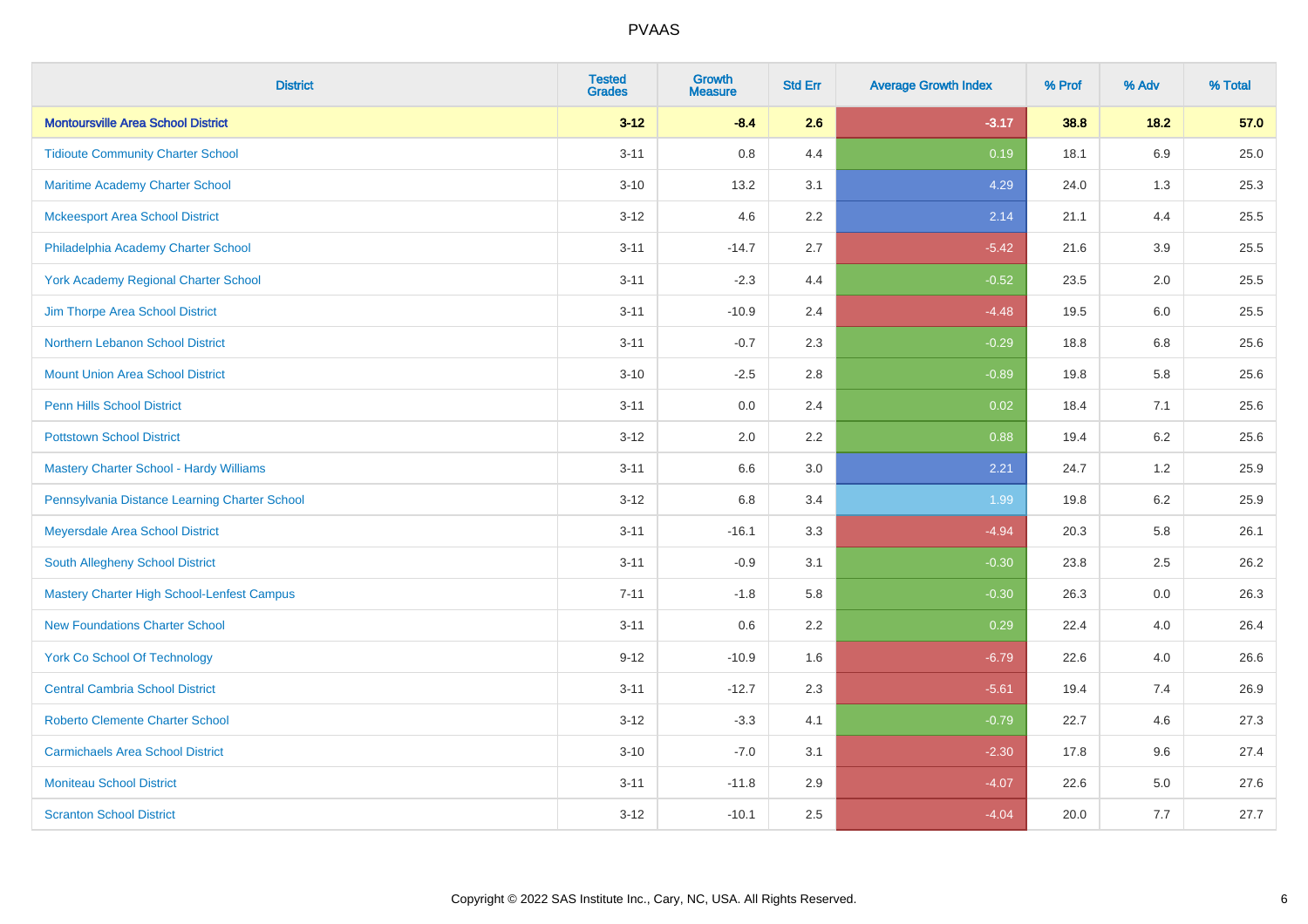| <b>District</b>                                   | <b>Tested</b><br><b>Grades</b> | <b>Growth</b><br><b>Measure</b> | <b>Std Err</b> | <b>Average Growth Index</b> | % Prof | % Adv   | % Total |
|---------------------------------------------------|--------------------------------|---------------------------------|----------------|-----------------------------|--------|---------|---------|
| <b>Montoursville Area School District</b>         | $3 - 12$                       | $-8.4$                          | 2.6            | $-3.17$                     | 38.8   | 18.2    | 57.0    |
| Lehigh Valley Academy Regional Charter School     | $3 - 11$                       | $-5.9$                          | 3.0            | $-1.98$                     | 20.0   | 7.7     | 27.7    |
| <b>Northern Cambria School District</b>           | $3 - 11$                       | $-0.3$                          | 3.4            | $-0.09$                     | 26.5   | 1.2     | 27.7    |
| <b>Central Fulton School District</b>             | $3 - 11$                       | $-13.3$                         | 3.2            | $-4.20$                     | 18.1   | 9.7     | 27.8    |
| <b>Penns Manor Area School District</b>           | $3 - 12$                       | $-1.9$                          | 3.5            | $-0.55$                     | 24.2   | 3.8     | 28.0    |
| <b>Blairsville-Saltsburg School District</b>      | $3 - 11$                       | $-7.5$                          | 2.8            | $-2.67$                     | 20.1   | 8.2     | 28.3    |
| <b>Union School District</b>                      | $3 - 12$                       | 2.5                             | 3.7            | 0.69                        | 17.9   | 10.4    | 28.4    |
| <b>East Allegheny School District</b>             | $3 - 11$                       | $-6.4$                          | 3.0            | $-2.11$                     | 21.0   | 7.4     | 28.4    |
| <b>Susq-Cyber Charter School</b>                  | $9 - 11$                       | $-3.2$                          | 5.8            | $-0.54$                     | 23.8   | 4.8     | 28.6    |
| <b>Williamsport Area School District</b>          | $3 - 11$                       | $-11.7$                         | 1.4            | $-8.29$                     | 18.2   | 10.5    | 28.7    |
| <b>Conemaugh Valley School District</b>           | $3 - 12$                       | $-6.3$                          | 4.1            | $-1.54$                     | 23.7   | 5.1     | 28.8    |
| Ambridge Area School District                     | $3 - 12$                       | $-19.4$                         | 2.5            | $-7.64$                     | 23.2   | 5.6     | 28.9    |
| <b>Hanover Public School District</b>             | $3 - 11$                       | $-12.4$                         | 2.7            | $-4.50$                     | 22.7   | $6.2\,$ | 28.9    |
| Pennsylvania Cyber Charter School                 | $3 - 11$                       | 0.6                             | 1.5            | 0.37                        | 20.8   | 8.1     | 28.9    |
| <b>Ferndale Area School District</b>              | $3 - 10$                       | $-1.1$                          | 4.1            | $-0.27$                     | 21.0   | 7.9     | 29.0    |
| <b>Westinghouse Arts Academy Charter School</b>   | $9 - 10$                       | $-6.0$                          | 3.3            | $-1.81$                     | 20.2   | $8.9\,$ | 29.1    |
| <b>Connellsville Area School District</b>         | $3 - 11$                       | $-5.3$                          | 2.0            | $-2.67$                     | 24.2   | 5.0     | 29.1    |
| <b>Environmental Charter School At Frick Park</b> | $3-9$                          | $-6.2$                          | 3.7            | $-1.67$                     | 25.9   | 3.4     | 29.3    |
| <b>Shamokin Area School District</b>              | $3 - 11$                       | $-2.6$                          | 2.5            | $-1.06$                     | 19.6   | 9.8     | 29.3    |
| <b>Dauphin County Technical School</b>            | $9 - 11$                       | $-3.9$                          | 2.3            | $-1.67$                     | 18.3   | 11.1    | 29.3    |
| <b>Hazleton Area School District</b>              | $3 - 11$                       | 6.0                             | 1.6            | 3.85                        | 20.5   | 9.0     | 29.5    |
| <b>Pottsville Area School District</b>            | $3 - 12$                       | $-4.9$                          | 2.1            | $-2.36$                     | 21.8   | 7.9     | 29.6    |
| <b>Mahanoy Area School District</b>               | $3 - 10$                       | $-3.4$                          | 3.1            | $-1.07$                     | 21.4   | 8.6     | 30.0    |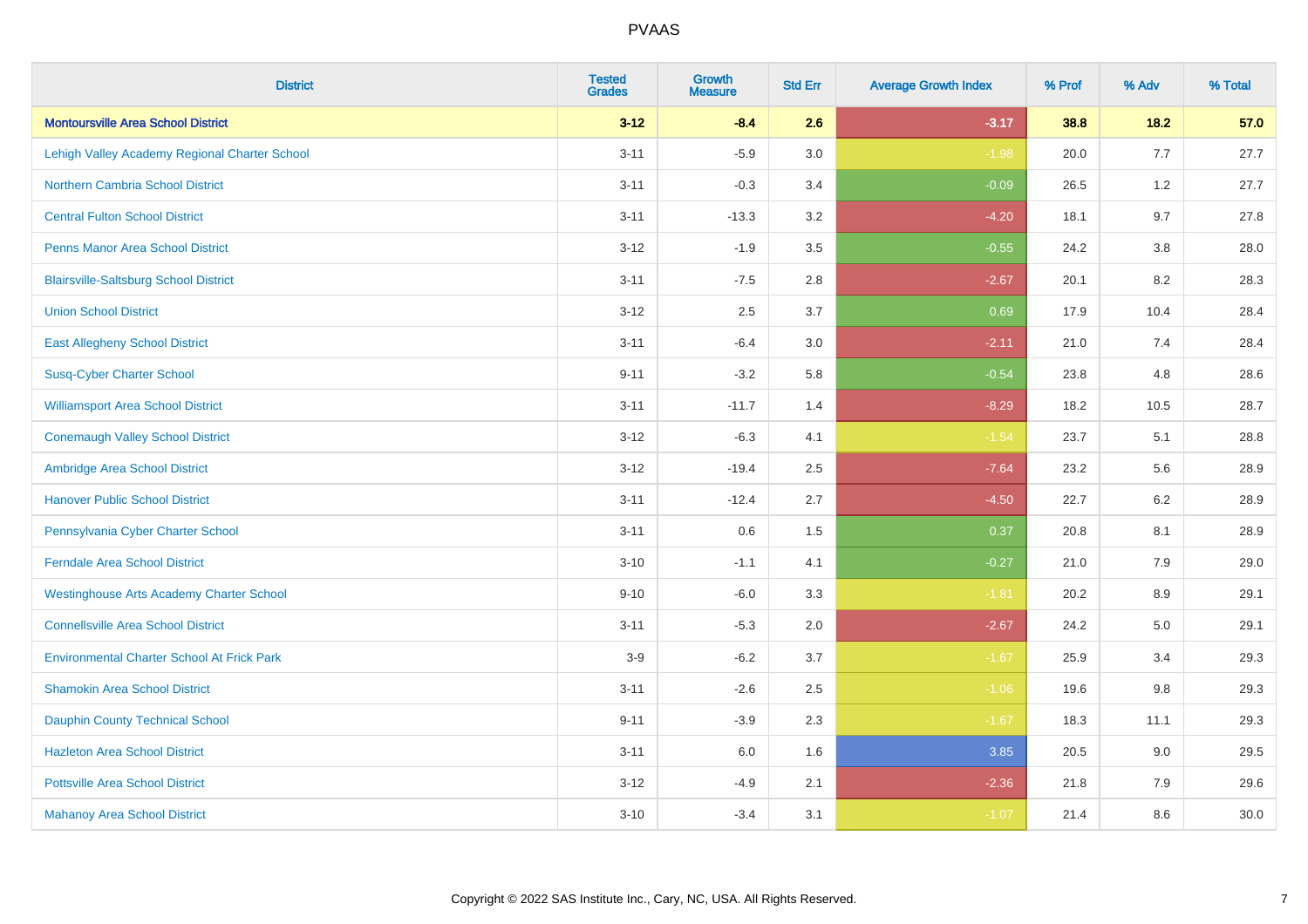| <b>District</b>                            | <b>Tested</b><br><b>Grades</b> | <b>Growth</b><br><b>Measure</b> | <b>Std Err</b> | <b>Average Growth Index</b> | % Prof | % Adv | % Total |
|--------------------------------------------|--------------------------------|---------------------------------|----------------|-----------------------------|--------|-------|---------|
| <b>Montoursville Area School District</b>  | $3 - 12$                       | $-8.4$                          | 2.6            | $-3.17$                     | 38.8   | 18.2  | 57.0    |
| Insight PA Cyber Charter School            | $3 - 11$                       | $-9.4$                          | 5.8            | $-1.62$                     | 25.6   | 4.6   | 30.2    |
| <b>Carbondale Area School District</b>     | $3 - 10$                       | $-2.8$                          | 3.2            | $-0.87$                     | 27.5   | 2.9   | 30.4    |
| <b>Brownsville Area School District</b>    | $3 - 12$                       | 3.9                             | 3.8            | 1.04                        | 22.0   | 8.5   | 30.5    |
| <b>Trinity Area School District</b>        | $3 - 11$                       | $-8.7$                          | 1.8            | $-4.87$                     | 20.9   | 9.8   | 30.8    |
| <b>East Lycoming School District</b>       | $3 - 11$                       | $-10.9$                         | 2.1            | $-5.08$                     | 22.5   | 8.2   | 30.8    |
| Jeannette City School District             | $3 - 11$                       | $-0.7$                          | 3.4            | $-0.20$                     | 26.8   | 4.1   | 30.9    |
| <b>Bristol Borough School District</b>     | $3 - 12$                       | $-5.9$                          | 2.9            | $-2.00$                     | 27.8   | 3.3   | 31.1    |
| Lackawanna Trail School District           | $3 - 10$                       | $-11.0$                         | 3.3            | $-3.35$                     | 13.1   | 18.0  | 31.2    |
| <b>Freedom Area School District</b>        | $3 - 11$                       | $-6.3$                          | 3.1            | $-2.04$                     | 22.9   | 8.4   | 31.3    |
| <b>Wyoming Valley West School District</b> | $3 - 11$                       | $-5.5$                          | 2.3            | $-2.38$                     | 22.2   | 9.2   | 31.4    |
| <b>Monessen City School District</b>       | $3 - 10$                       | $-3.9$                          | 5.6            | $-0.69$                     | 21.0   | 10.5  | 31.6    |
| <b>Bethlehem Area School District</b>      | $3 - 11$                       | $-4.5$                          | 1.1            | $-3.91$                     | 20.4   | 11.3  | 31.7    |
| North Schuylkill School District           | $3 - 11$                       | $-4.7$                          | 2.2            | $-2.16$                     | 20.2   | 11.7  | 31.9    |
| Susquehanna Township School District       | $3 - 12$                       | 3.9                             | 2.7            | 1.45                        | 19.0   | 13.1  | 32.0    |
| Juniata Valley School District             | $3 - 11$                       | 1.6                             | 3.2            | 0.51                        | 23.1   | 9.4   | 32.5    |
| <b>Cheltenham School District</b>          | $3 - 11$                       | $-17.6$                         | 2.0            | $-8.74$                     | 24.4   | 8.3   | 32.6    |
| <b>Wattsburg Area School District</b>      | $3 - 11$                       | 1.0                             | 2.7            | 0.36                        | 20.4   | 12.4  | 32.7    |
| <b>West York Area School District</b>      | $3 - 12$                       | $-9.8$                          | 2.7            | $-3.57$                     | 21.9   | 10.9  | 32.8    |
| <b>Corry Area School District</b>          | $3 - 11$                       | $-6.8$                          | 2.3            | $-3.01$                     | 24.0   | 8.8   | 32.8    |
| <b>Chartiers-Houston School District</b>   | $3 - 10$                       | $-16.5$                         | 3.5            | $-4.79$                     | 26.3   | 6.6   | 32.9    |
| <b>Carlynton School District</b>           | $3 - 11$                       | $-2.0$                          | 3.2            | $-0.62$                     | 27.9   | 5.2   | 33.1    |
| <b>Forbes Road School District</b>         | $3 - 11$                       | $-11.5$                         | 4.7            | $-2.43$                     | 23.1   | 10.3  | 33.3    |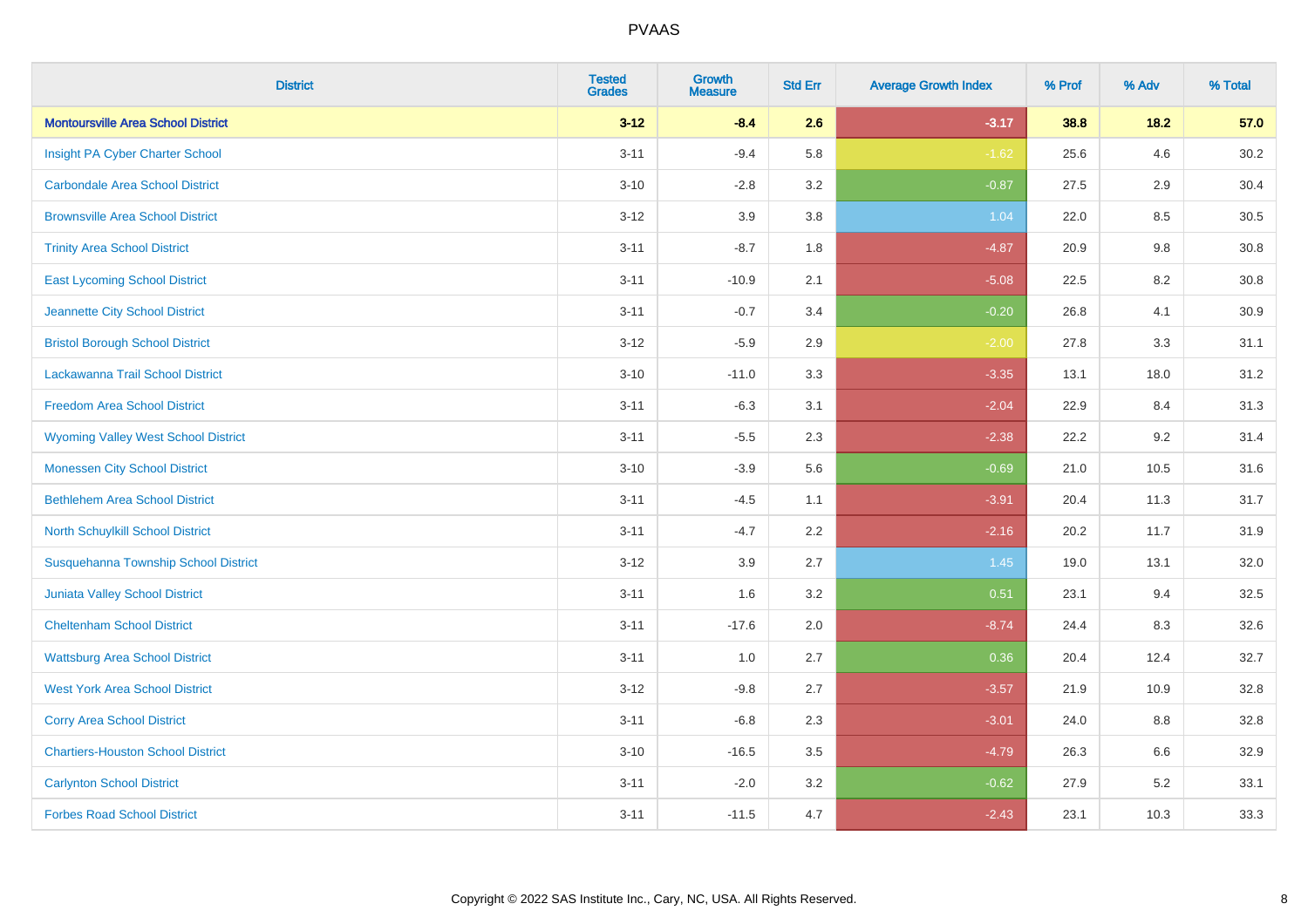| <b>District</b>                                | <b>Tested</b><br><b>Grades</b> | <b>Growth</b><br><b>Measure</b> | <b>Std Err</b> | <b>Average Growth Index</b> | % Prof | % Adv   | % Total |
|------------------------------------------------|--------------------------------|---------------------------------|----------------|-----------------------------|--------|---------|---------|
| <b>Montoursville Area School District</b>      | $3 - 12$                       | $-8.4$                          | 2.6            | $-3.17$                     | 38.8   | 18.2    | 57.0    |
| <b>Titusville Area School District</b>         | $3 - 11$                       | $-5.0$                          | 2.5            | $-1.98$                     | 26.5   | $6.8\,$ | 33.3    |
| <b>Harmony Area School District</b>            | $3 - 10$                       | $-5.7$                          | 5.0            | $-1.13$                     | 33.3   | 0.0     | 33.3    |
| <b>Berwick Area School District</b>            | $3 - 11$                       | $-6.9$                          | 2.4            | $-2.84$                     | 22.3   | 11.5    | 33.8    |
| Schuylkill Haven Area School District          | $3 - 11$                       | $-5.3$                          | 2.7            | $-1.96$                     | 22.2   | 11.6    | 33.8    |
| <b>Forest Area School District</b>             | $3 - 11$                       | $-1.8$                          | 4.7            | $-0.37$                     | 18.9   | 15.1    | 34.0    |
| <b>Interboro School District</b>               | $3 - 12$                       | $-8.4$                          | 2.0            | $-4.27$                     | 27.6   | 6.4     | 34.1    |
| <b>Milton Area School District</b>             | $3 - 11$                       | $-10.1$                         | 2.5            | $-4.04$                     | 23.0   | 11.3    | 34.2    |
| <b>Marion Center Area School District</b>      | $3 - 10$                       | 0.8                             | 2.9            | 0.27                        | 23.3   | 11.1    | 34.4    |
| Millersburg Area School District               | $3 - 11$                       | $-6.6$                          | 3.4            | $-1.92$                     | 24.1   | 10.3    | 34.5    |
| Lehigh Valley Charter High School For The Arts | $9 - 10$                       | $-11.8$                         | 2.5            | $-4.76$                     | 28.9   | 5.7     | 34.6    |
| <b>Tulpehocken Area School District</b>        | $3 - 12$                       | 1.0                             | 4.9            | 0.20                        | 11.5   | 23.1    | 34.6    |
| Jefferson-Morgan School District               | $3 - 10$                       | $-12.0$                         | 3.9            | $-3.09$                     | 28.6   | 6.1     | 34.7    |
| <b>Forest City Regional School District</b>    | $3 - 12$                       | $-1.2$                          | 3.6            | $-0.33$                     | 26.5   | 8.2     | 34.7    |
| <b>Towanda Area School District</b>            | $3 - 11$                       | $-4.0$                          | 2.6            | $-1.52$                     | 24.8   | $9.9\,$ | 34.8    |
| Southern Fulton School District                | $3 - 11$                       | $-5.1$                          | 4.0            | $-1.29$                     | 21.7   | 13.0    | 34.8    |
| <b>Bensalem Township School District</b>       | $3 - 11$                       | 1.0                             | 1.6            | 0.63                        | 24.3   | 10.7    | 34.9    |
| <b>Eastern Lebanon County School District</b>  | $3 - 11$                       | 4.0                             | 2.1            | 1.89                        | 23.5   | 11.5    | 35.0    |
| East Stroudsburg Area School District          | $3 - 11$                       | $-4.9$                          | 1.4            | $-3.38$                     | 22.7   | 12.5    | 35.2    |
| <b>Cranberry Area School District</b>          | $3 - 12$                       | $-0.9$                          | 3.1            | $-0.29$                     | 25.5   | 9.7     | 35.2    |
| <b>Commodore Perry School District</b>         | $3 - 11$                       | $-10.4$                         | 4.5            | $-2.30$                     | 29.4   | 5.9     | 35.3    |
| <b>Ellwood City Area School District</b>       | $3 - 11$                       | $-12.5$                         | 3.1            | $-4.00$                     | 26.7   | 8.7     | 35.4    |
| <b>Laurel Highlands School District</b>        | $3 - 11$                       | $-3.8$                          | 2.3            | $-1.63$                     | 20.9   | 14.6    | 35.4    |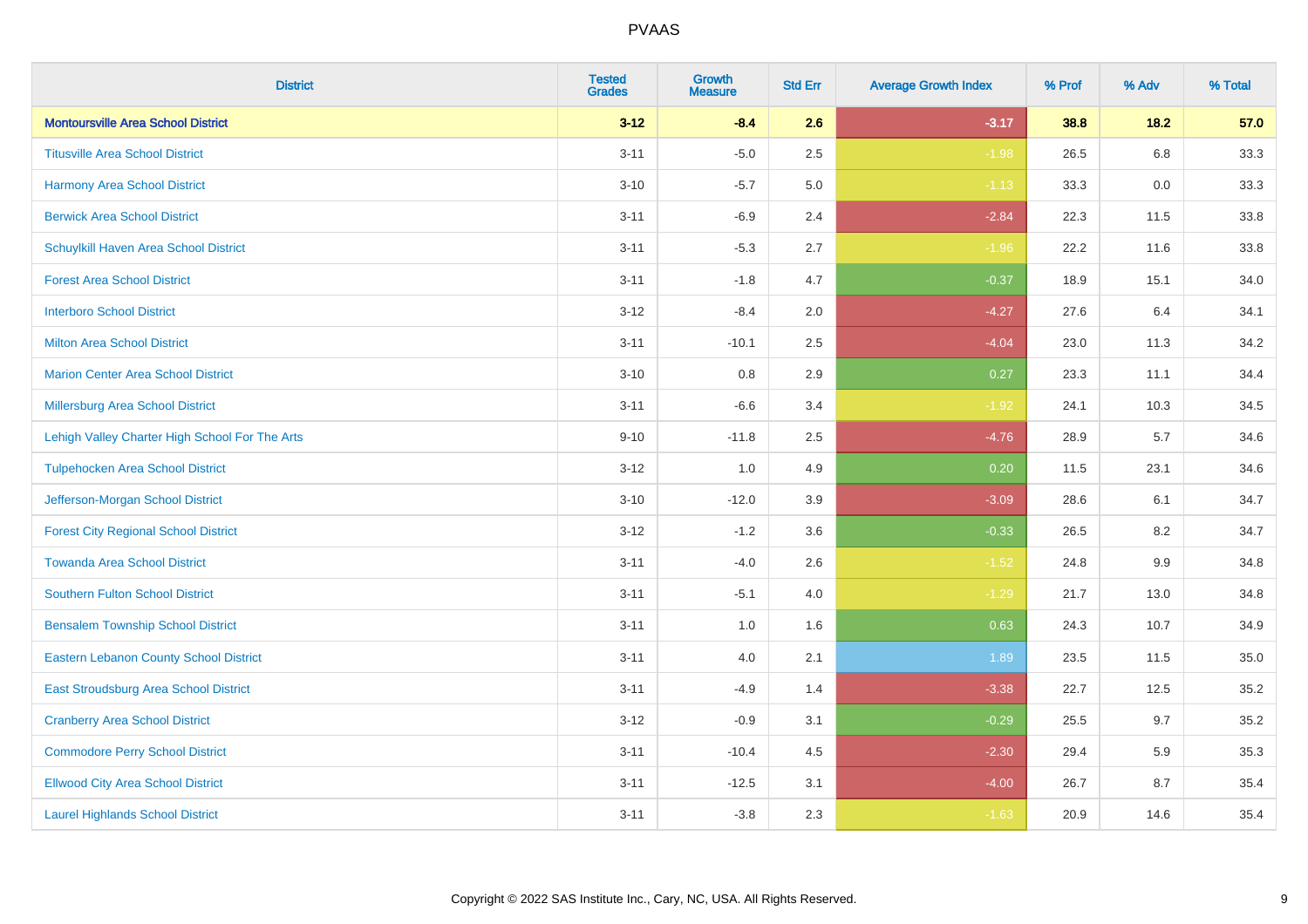| <b>District</b>                           | <b>Tested</b><br><b>Grades</b> | <b>Growth</b><br><b>Measure</b> | <b>Std Err</b> | <b>Average Growth Index</b> | % Prof | % Adv | % Total |
|-------------------------------------------|--------------------------------|---------------------------------|----------------|-----------------------------|--------|-------|---------|
| <b>Montoursville Area School District</b> | $3 - 12$                       | $-8.4$                          | 2.6            | $-3.17$                     | 38.8   | 18.2  | 57.0    |
| <b>Northeast Bradford School District</b> | $3 - 10$                       | $-5.0$                          | 3.7            | $-1.35$                     | 30.6   | 4.8   | 35.5    |
| <b>Somerset Area School District</b>      | $3 - 11$                       | $-7.6$                          | 2.4            | $-3.17$                     | 21.0   | 14.5  | 35.5    |
| <b>Upper Darby School District</b>        | $3 - 12$                       | 11.2                            | 1.4            | 8.28                        | 23.8   | 11.8  | 35.6    |
| <b>Panther Valley School District</b>     | $3 - 12$                       | $-13.3$                         | 3.2            | $-4.10$                     | 31.5   | 4.1   | 35.6    |
| <b>Centennial School District</b>         | $3 - 10$                       | 1.5                             | 1.5            | 0.98                        | 23.6   | 12.4  | 36.0    |
| <b>Brentwood Borough School District</b>  | $3 - 11$                       | 1.3                             | 3.0            | 0.44                        | 20.2   | 16.0  | 36.2    |
| <b>Mercer Area School District</b>        | $3 - 11$                       | 2.2                             | 3.1            | 0.70                        | 24.4   | 11.8  | 36.2    |
| <b>Mid Valley School District</b>         | $3 - 10$                       | $-11.1$                         | 2.7            | $-4.07$                     | 28.3   | 8.1   | 36.4    |
| <b>Reynolds School District</b>           | $3 - 10$                       | $-3.0$                          | 3.5            | $-0.87$                     | 27.3   | 9.1   | 36.4    |
| <b>Warren County School District</b>      | $3 - 11$                       | $-0.1$                          | 1.6            | $-0.06$                     | 26.7   | 9.7   | 36.4    |
| <b>Franklin Area School District</b>      | $3 - 11$                       | $-3.7$                          | 2.6            | $-1.43$                     | 30.5   | 5.9   | 36.4    |
| <b>Big Spring School District</b>         | $3 - 11$                       | $-9.8$                          | 2.3            | $-4.32$                     | 23.6   | 12.9  | 36.5    |
| <b>Montgomery Area School District</b>    | $3 - 11$                       | $-5.8$                          | 3.2            | $-1.83$                     | 25.0   | 11.5  | 36.5    |
| Southern Tioga School District            | $3 - 11$                       | $-0.1$                          | 2.8            | $-0.03$                     | 26.3   | 10.3  | 36.6    |
| <b>Greenville Area School District</b>    | $3 - 11$                       | $-13.2$                         | 3.0            | $-4.45$                     | 32.1   | 4.6   | 36.7    |
| <b>Canton Area School District</b>        | $3 - 11$                       | 8.4                             | 2.9            | 2.92                        | 13.8   | 23.0  | 36.8    |
| <b>Bethlehem-Center School District</b>   | $3 - 10$                       | 2.1                             | 3.5            | 0.59                        | 32.3   | 4.6   | 36.9    |
| <b>Salisbury Township School District</b> | $3 - 11$                       | 5.8                             | 3.6            | 1.62                        | 24.4   | 12.6  | 37.0    |
| <b>Ringgold School District</b>           | $3 - 11$                       | 2.9                             | 2.2            | 1.32                        | 23.8   | 13.3  | 37.1    |
| <b>Minersville Area School District</b>   | $3 - 11$                       | $-2.9$                          | 3.4            | $-0.86$                     | 27.4   | 9.7   | 37.1    |
| <b>Conneaut School District</b>           | $3 - 12$                       | $-2.3$                          | 2.6            | $-0.91$                     | 27.4   | 9.7   | 37.1    |
| <b>Easton Area School District</b>        | $3 - 12$                       | 6.3                             | 1.3            | 4.91                        | 24.1   | 13.0  | 37.1    |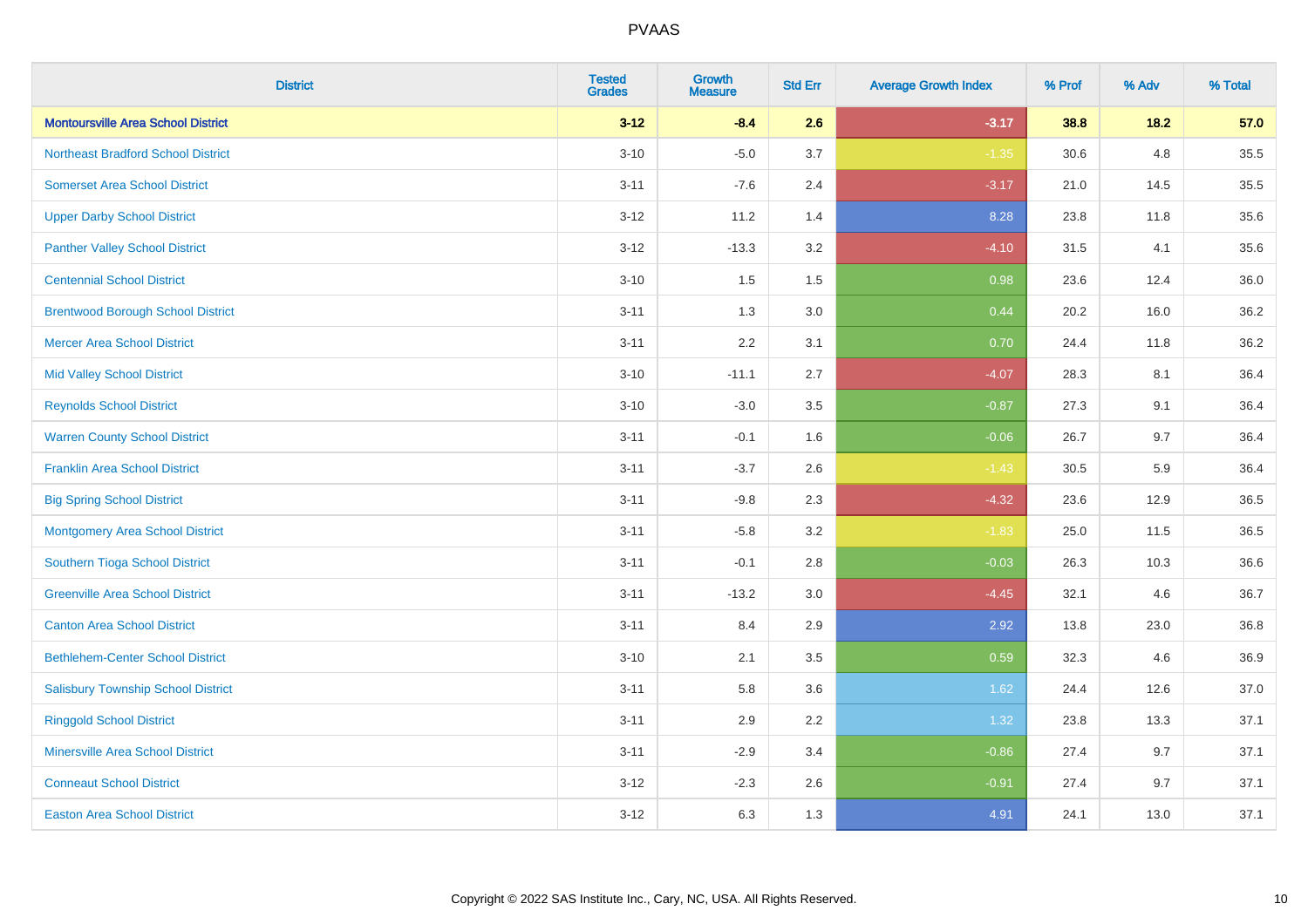| <b>District</b>                            | <b>Tested</b><br><b>Grades</b> | <b>Growth</b><br><b>Measure</b> | <b>Std Err</b> | <b>Average Growth Index</b> | % Prof | % Adv   | % Total |
|--------------------------------------------|--------------------------------|---------------------------------|----------------|-----------------------------|--------|---------|---------|
| <b>Montoursville Area School District</b>  | $3 - 12$                       | $-8.4$                          | 2.6            | $-3.17$                     | 38.8   | 18.2    | 57.0    |
| <b>Butler Area School District</b>         | $3 - 11$                       | $-14.1$                         | $1.5\,$        | $-9.60$                     | 26.4   | 11.1    | 37.5    |
| <b>Moshannon Valley School District</b>    | $3 - 10$                       | $-5.1$                          | 4.6            | $-1.12$                     | 25.0   | 12.5    | 37.5    |
| <b>Deer Lakes School District</b>          | $3 - 11$                       | $-10.0$                         | 2.5            | $-4.02$                     | 27.7   | $9.9\,$ | 37.6    |
| Southern Huntingdon County School District | $3 - 11$                       | $-5.9$                          | 3.4            | $-1.76$                     | 32.8   | 4.9     | 37.7    |
| <b>Riverside School District</b>           | $3 - 11$                       | $-6.2$                          | 2.7            | $-2.33$                     | 20.8   | 17.0    | 37.7    |
| <b>Yough School District</b>               | $3 - 10$                       | $-6.2$                          | 2.7            | $-2.27$                     | 28.9   | 8.8     | 37.7    |
| <b>Port Allegany School District</b>       | $3 - 11$                       | 6.5                             | 3.7            | 1.74                        | 26.4   | 11.3    | 37.7    |
| <b>Wellsboro Area School District</b>      | $3 - 11$                       | $-6.3$                          | 3.0            | $-2.08$                     | 24.4   | 13.4    | 37.8    |
| <b>Elk Lake School District</b>            | $3 - 11$                       | $-6.1$                          | 2.9            | $-2.12$                     | 26.3   | 11.6    | 37.9    |
| <b>Governor Mifflin School District</b>    | $3 - 11$                       | $-4.4$                          | 1.6            | $-2.69$                     | 30.3   | 7.7     | 38.0    |
| <b>Cambria Heights School District</b>     | $3 - 10$                       | $-6.2$                          | 2.9            | $-2.11$                     | 25.0   | 13.0    | 38.0    |
| <b>Chartiers Valley School District</b>    | $3 - 11$                       | $-9.1$                          | 2.1            | $-4.23$                     | 20.7   | 17.4    | 38.0    |
| <b>Central Dauphin School District</b>     | $3 - 11$                       | $-5.2$                          | 1.2            | $-4.24$                     | 29.3   | 8.7     | 38.0    |
| <b>Charleroi School District</b>           | $3 - 11$                       | $-4.3$                          | 2.7            | $-1.55$                     | 22.2   | 15.9    | 38.1    |
| <b>Bucks County Technical High School</b>  | $9 - 10$                       | $-2.9$                          | 2.2            | $-1.29$                     | 27.7   | 10.4    | 38.2    |
| Catasauqua Area School District            | $3 - 12$                       | $-7.3$                          | 2.8            | $-2.58$                     | 27.1   | 11.2    | 38.3    |
| <b>Bangor Area School District</b>         | $3 - 12$                       | $-1.2$                          | 2.0            | $-0.60$                     | 25.8   | 12.7    | 38.5    |
| <b>Southeastern Greene School District</b> | $3 - 10$                       | $-2.3$                          | 4.4            | $-0.53$                     | 29.0   | 9.7     | 38.7    |
| Philipsburg-Osceola Area School District   | $3 - 11$                       | 4.1                             | 3.0            | 1.37                        | 22.5   | 16.2    | 38.8    |
| <b>Pottsgrove School District</b>          | $3 - 11$                       | $-5.5$                          | 2.0            | $-2.78$                     | 28.6   | 10.3    | 38.8    |
| Salisbury-Elk Lick School District         | $3 - 11$                       | $-8.4$                          | 5.8            | $-1.45$                     | 33.3   | 5.6     | 38.9    |
| <b>Blue Ridge School District</b>          | $3 - 11$                       | 8.3                             | 3.7            | 2.24                        | 29.6   | 9.3     | 38.9    |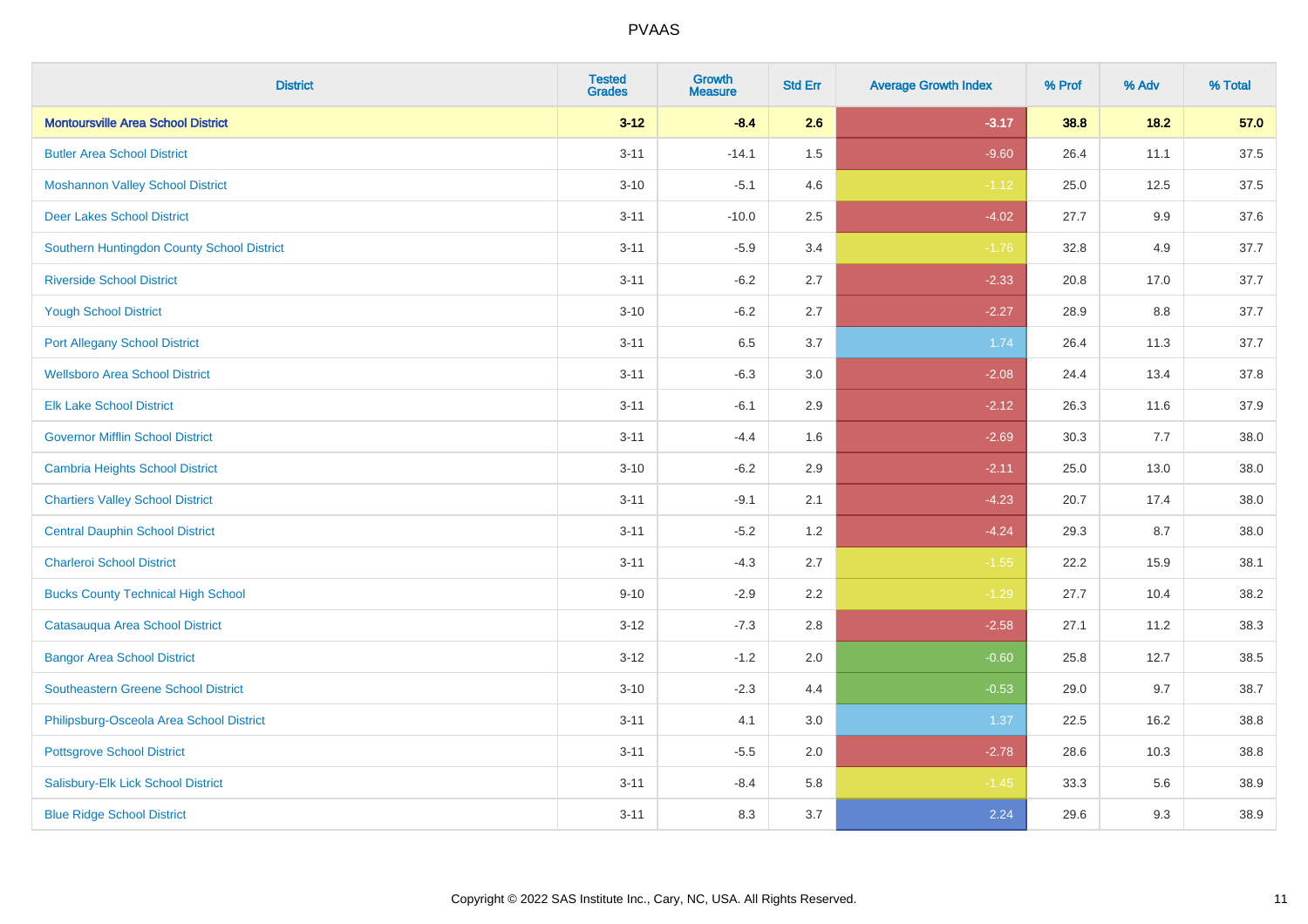| <b>District</b>                                | <b>Tested</b><br><b>Grades</b> | Growth<br><b>Measure</b> | <b>Std Err</b> | <b>Average Growth Index</b> | % Prof | % Adv   | % Total |
|------------------------------------------------|--------------------------------|--------------------------|----------------|-----------------------------|--------|---------|---------|
| <b>Montoursville Area School District</b>      | $3 - 12$                       | $-8.4$                   | 2.6            | $-3.17$                     | 38.8   | $18.2$  | 57.0    |
| <b>Pleasant Valley School District</b>         | $3 - 11$                       | $-3.3$                   | 1.8            | $-1.80$                     | 28.5   | 10.4    | 39.0    |
| <b>Uniontown Area School District</b>          | $3 - 11$                       | $-2.8$                   | 3.1            | $-0.91$                     | 31.7   | 7.3     | 39.0    |
| <b>Forest Hills School District</b>            | $3 - 11$                       | 1.8                      | 2.5            | 0.71                        | 28.8   | 10.3    | 39.1    |
| Penn-Delco School District                     | $3 - 11$                       | 1.3                      | 1.8            | 0.75                        | 26.5   | 12.6    | 39.1    |
| <b>Shikellamy School District</b>              | $3 - 10$                       | $-8.3$                   | 2.4            | $-3.42$                     | 20.8   | 18.5    | 39.2    |
| Selinsgrove Area School District               | $3 - 12$                       | $-5.7$                   | 2.1            | $-2.74$                     | 25.4   | 13.9    | 39.2    |
| <b>Troy Area School District</b>               | $3 - 10$                       | $-4.7$                   | 3.2            | $-1.46$                     | 22.8   | 16.5    | 39.2    |
| Northern Lehigh School District                | $3 - 12$                       | 6.1                      | 2.5            | 2.42                        | 21.4   | 18.0    | 39.3    |
| <b>Chambersburg Area School District</b>       | $3 - 11$                       | $-5.6$                   | 1.3            | $-4.42$                     | 24.2   | 15.2    | 39.4    |
| <b>Cameron County School District</b>          | $3 - 12$                       | $-5.0$                   | 4.4            | $-1.12$                     | 34.9   | 4.8     | 39.7    |
| <b>Ligonier Valley School District</b>         | $3 - 11$                       | $-10.8$                  | 3.1            | $-3.43$                     | 34.1   | 5.8     | 39.9    |
| <b>Tri-Valley School District</b>              | $3 - 10$                       | $-2.7$                   | 3.9            | $-0.69$                     | 31.0   | 9.5     | 40.5    |
| <b>Union City Area School District</b>         | $3 - 12$                       | $-8.7$                   | 3.3            | $-2.59$                     | 29.7   | 10.9    | 40.6    |
| <b>Susquehanna Community School District</b>   | $3 - 11$                       | $-4.5$                   | 3.8            | $-1.19$                     | 31.9   | 8.8     | 40.7    |
| <b>Derry Area School District</b>              | $3 - 11$                       | $-11.8$                  | 2.6            | $-4.53$                     | 34.8   | 6.1     | 40.9    |
| <b>Lehigh Career &amp; Technical Institute</b> | $10 - 12$                      | $-0.7$                   | 6.3            | $-0.11$                     | 36.4   | 4.6     | 40.9    |
| <b>Keystone Oaks School District</b>           | $3 - 11$                       | $-7.2$                   | 2.3            | $-3.14$                     | 30.0   | 11.1    | 41.0    |
| <b>Weatherly Area School District</b>          | $3 - 11$                       | $-5.8$                   | 4.0            | $-1.44$                     | 32.1   | $8.9\,$ | 41.1    |
| <b>Shanksville-Stonycreek School District</b>  | $3 - 10$                       | $-8.6$                   | 5.5            | $-1.55$                     | 17.6   | 23.5    | 41.2    |
| <b>Kiski Area School District</b>              | $3 - 11$                       | $-4.0$                   | 2.0            | $-1.99$                     | 23.1   | 18.2    | 41.3    |
| <b>Purchase Line School District</b>           | $3 - 12$                       | 4.3                      | 3.3            | 1.30                        | 32.3   | 9.0     | 41.4    |
| <b>Pittston Area School District</b>           | $3 - 11$                       | $-8.2$                   | 2.2            | $-3.75$                     | 26.7   | 14.8    | 41.5    |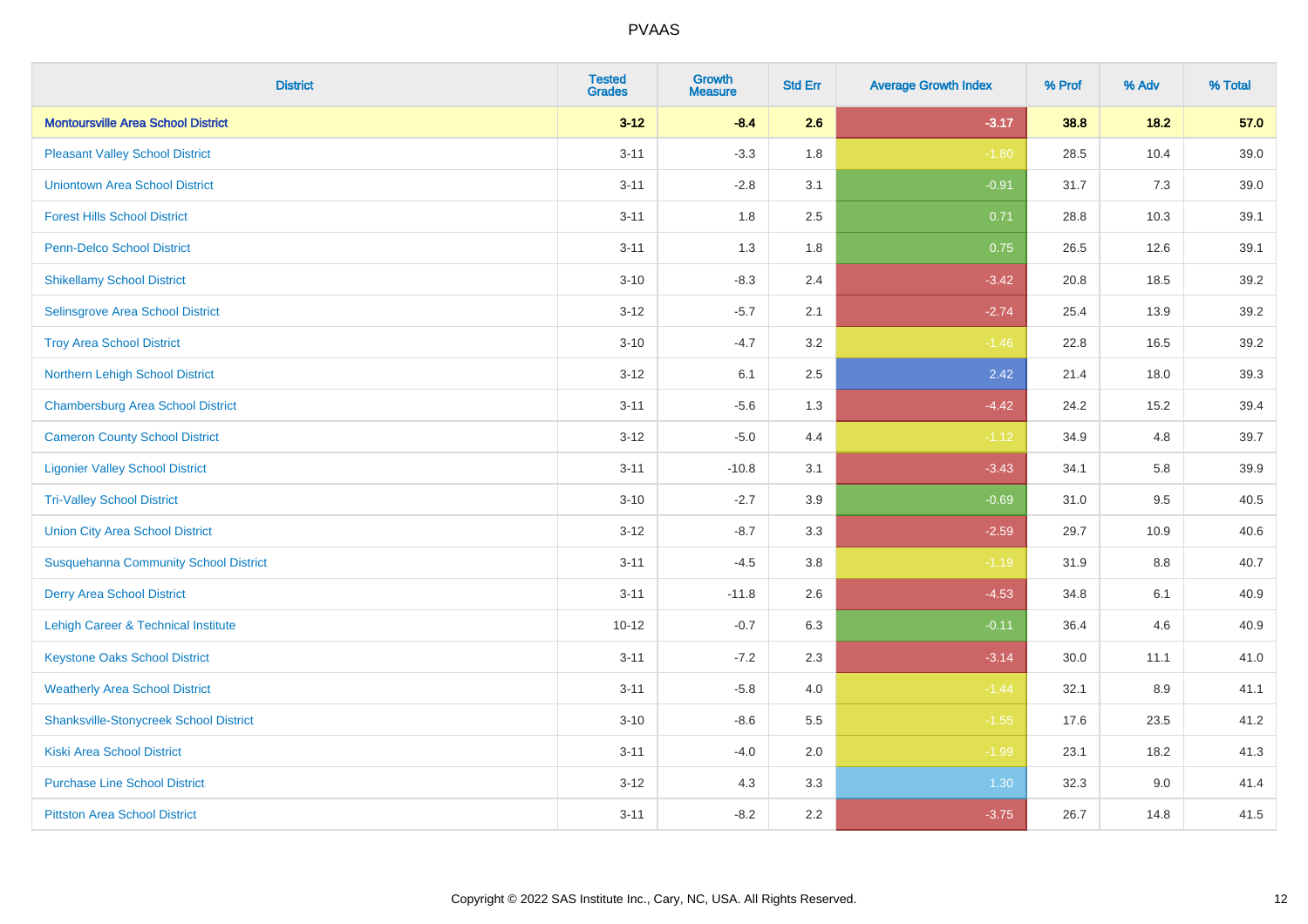| <b>District</b>                             | <b>Tested</b><br><b>Grades</b> | <b>Growth</b><br><b>Measure</b> | <b>Std Err</b> | <b>Average Growth Index</b> | % Prof | % Adv | % Total |
|---------------------------------------------|--------------------------------|---------------------------------|----------------|-----------------------------|--------|-------|---------|
| <b>Montoursville Area School District</b>   | $3 - 12$                       | $-8.4$                          | 2.6            | $-3.17$                     | 38.8   | 18.2  | 57.0    |
| <b>Wyoming Area School District</b>         | $3 - 10$                       | $-5.5$                          | 2.5            | $-2.21$                     | 32.0   | 9.6   | 41.6    |
| <b>West Middlesex Area School District</b>  | $3 - 10$                       | $-7.4$                          | 3.5            | $-2.11$                     | 32.0   | 9.6   | 41.6    |
| <b>Northern Potter School District</b>      | $3 - 12$                       | 6.8                             | 4.6            | 1.48                        | 30.6   | 11.1  | 41.7    |
| <b>Old Forge School District</b>            | $3 - 12$                       | $-11.3$                         | 3.1            | $-3.62$                     | 28.6   | 13.2  | 41.8    |
| <b>School Lane Charter School</b>           | $3 - 11$                       | 2.6                             | 3.6            | 0.72                        | 23.1   | 18.7  | 41.8    |
| <b>Keystone Central School District</b>     | $3 - 11$                       | 3.6                             | 1.8            | 2.04                        | 27.1   | 14.6  | 41.8    |
| <b>Juniata County School District</b>       | $3 - 12$                       | 7.7                             | 2.0            | 3.81                        | 22.9   | 18.9  | 41.8    |
| <b>Collegium Charter School</b>             | $3 - 10$                       | 21.2                            | 2.6            | 8.18                        | 25.4   | 16.4  | 41.8    |
| Northern Tioga School District              | $3 - 12$                       | 6.8                             | 2.6            | 2.64                        | 25.0   | 16.9  | 41.9    |
| <b>Neshannock Township School District</b>  | $3 - 10$                       | $-12.5$                         | 2.7            | $-4.73$                     | 29.0   | 13.0  | 42.0    |
| <b>Mount Pleasant Area School District</b>  | $3 - 11$                       | $-5.4$                          | 2.3            | $-2.37$                     | 33.3   | 8.7   | 42.0    |
| <b>Oxford Area School District</b>          | $3 - 11$                       | $-3.1$                          | 1.8            | $-1.77$                     | 27.5   | 14.5  | 42.0    |
| <b>Avella Area School District</b>          | $3 - 12$                       | 1.6                             | 4.7            | 0.34                        | 34.8   | 7.2   | 42.0    |
| <b>Grove City Area School District</b>      | $3 - 12$                       | $-8.8$                          | 2.3            | $-3.89$                     | 25.6   | 16.4  | 42.0    |
| <b>Crawford Central School District</b>     | $3 - 11$                       | 5.7                             | 2.1            | 2.71                        | 26.4   | 15.8  | 42.1    |
| Oil City Area School District               | $3 - 11$                       | 8.6                             | 2.4            | 3.56                        | 29.1   | 13.1  | 42.2    |
| <b>Solanco School District</b>              | $3 - 11$                       | 2.2                             | 1.8            | 1.18                        | 27.2   | 15.0  | 42.3    |
| <b>Northgate School District</b>            | $3 - 11$                       | $-3.0$                          | 3.4            | $-0.85$                     | 35.6   | 6.8   | 42.4    |
| Commonwealth Charter Academy Charter School | $3 - 10$                       | 4.2                             | 1.6            | 2.68                        | 27.0   | 15.6  | 42.5    |
| <b>Conrad Weiser Area School District</b>   | $3 - 11$                       | 7.1                             | 2.1            | 3.34                        | 28.2   | 14.4  | 42.6    |
| <b>New Brighton Area School District</b>    | $3 - 11$                       | $-2.1$                          | 3.2            | $-0.65$                     | 31.5   | 11.1  | 42.6    |
| <b>Central Greene School District</b>       | $3 - 11$                       | $-0.4$                          | 2.5            | $-0.15$                     | 27.8   | 14.8  | 42.6    |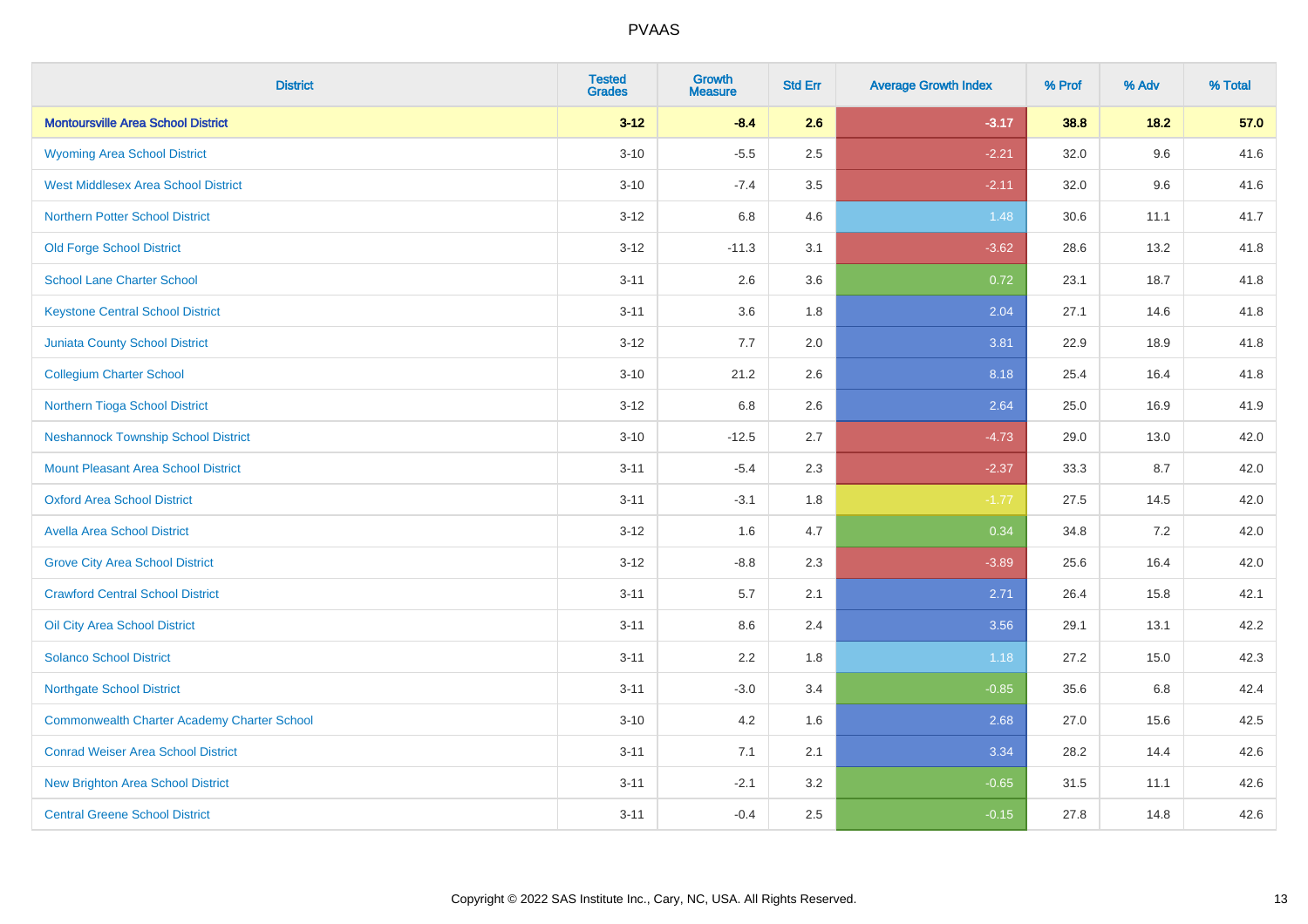| <b>District</b>                             | <b>Tested</b><br><b>Grades</b> | <b>Growth</b><br><b>Measure</b> | <b>Std Err</b> | <b>Average Growth Index</b> | % Prof | % Adv  | % Total |
|---------------------------------------------|--------------------------------|---------------------------------|----------------|-----------------------------|--------|--------|---------|
| <b>Montoursville Area School District</b>   | $3 - 12$                       | $-8.4$                          | 2.6            | $-3.17$                     | 38.8   | $18.2$ | 57.0    |
| <b>Leechburg Area School District</b>       | $3 - 11$                       | 7.0                             | 3.9            | 1.79                        | 37.7   | 4.9    | 42.6    |
| <b>Ridley School District</b>               | $3 - 12$                       | 0.3                             | 1.6            | 0.21                        | 32.0   | 10.7   | 42.6    |
| <b>Kennett Consolidated School District</b> | $3 - 11$                       | $-10.4$                         | 1.7            | $-6.27$                     | 28.7   | 14.0   | 42.7    |
| <b>Exeter Township School District</b>      | $3 - 11$                       | $-1.0$                          | 1.7            | $-0.58$                     | 27.2   | 15.6   | 42.8    |
| Altoona Area School District                | $3 - 12$                       | 0.1                             | 1.5            | 0.07                        | 29.0   | 13.8   | 42.8    |
| <b>West Greene School District</b>          | $3 - 11$                       | $-8.1$                          | 3.9            | $-2.08$                     | 31.0   | 11.9   | 42.9    |
| <b>Union Area School District</b>           | $3 - 11$                       | $-6.5$                          | 3.8            | $-1.70$                     | 30.6   | 12.2   | 42.9    |
| <b>Millville Area School District</b>       | $3 - 12$                       | $-5.6$                          | 4.4            | $-1.26$                     | 31.4   | 11.4   | 42.9    |
| <b>Highlands School District</b>            | $3 - 11$                       | $-1.3$                          | 2.3            | $-0.55$                     | 32.6   | 10.5   | 43.0    |
| Northern Bedford County School District     | $3 - 11$                       | $-2.3$                          | 3.3            | $-0.69$                     | 26.2   | 16.9   | 43.1    |
| <b>Penn Cambria School District</b>         | $3 - 11$                       | $-4.5$                          | 2.4            | $-1.86$                     | 27.3   | 15.8   | 43.2    |
| Octorara Area School District               | $3 - 11$                       | $-7.5$                          | 3.2            | $-2.35$                     | 26.1   | 17.0   | 43.2    |
| <b>Allegheny Valley School District</b>     | $3 - 11$                       | $-1.9$                          | 3.9            | $-0.48$                     | 31.8   | 11.4   | 43.2    |
| Southern Columbia Area School District      | $3 - 11$                       | $-8.5$                          | 3.0            | $-2.83$                     | 30.5   | 12.8   | 43.3    |
| <b>Apollo-Ridge School District</b>         | $3 - 12$                       | 9.5                             | 3.0            | 3.23                        | 34.0   | 9.4    | 43.4    |
| <b>Lakeland School District</b>             | $3 - 11$                       | 13.3                            | 2.8            | 4.80                        | 22.2   | 21.2   | 43.4    |
| <b>Northwest Area School District</b>       | $3 - 10$                       | $-3.2$                          | 3.3            | $-0.97$                     | 30.4   | 13.0   | 43.5    |
| <b>Hamburg Area School District</b>         | $3 - 11$                       | $0.6\,$                         | 2.4            | 0.25                        | 28.0   | 15.5   | 43.6    |
| <b>Bentworth School District</b>            | $3 - 11$                       | 7.0                             | 3.0            | 2.36                        | 26.6   | 17.0   | 43.6    |
| <b>Greensburg Salem School District</b>     | $3 - 11$                       | $-6.9$                          | 2.2            | $-3.06$                     | 30.3   | 13.3   | 43.6    |
| <b>Austin Area School District</b>          | $3 - 11$                       | 2.6                             | 6.0            | 0.43                        | 25.0   | 18.8   | 43.8    |
| <b>Pine Grove Area School District</b>      | $3 - 11$                       | $-1.1$                          | 3.0            | $-0.36$                     | 29.5   | 14.3   | 43.8    |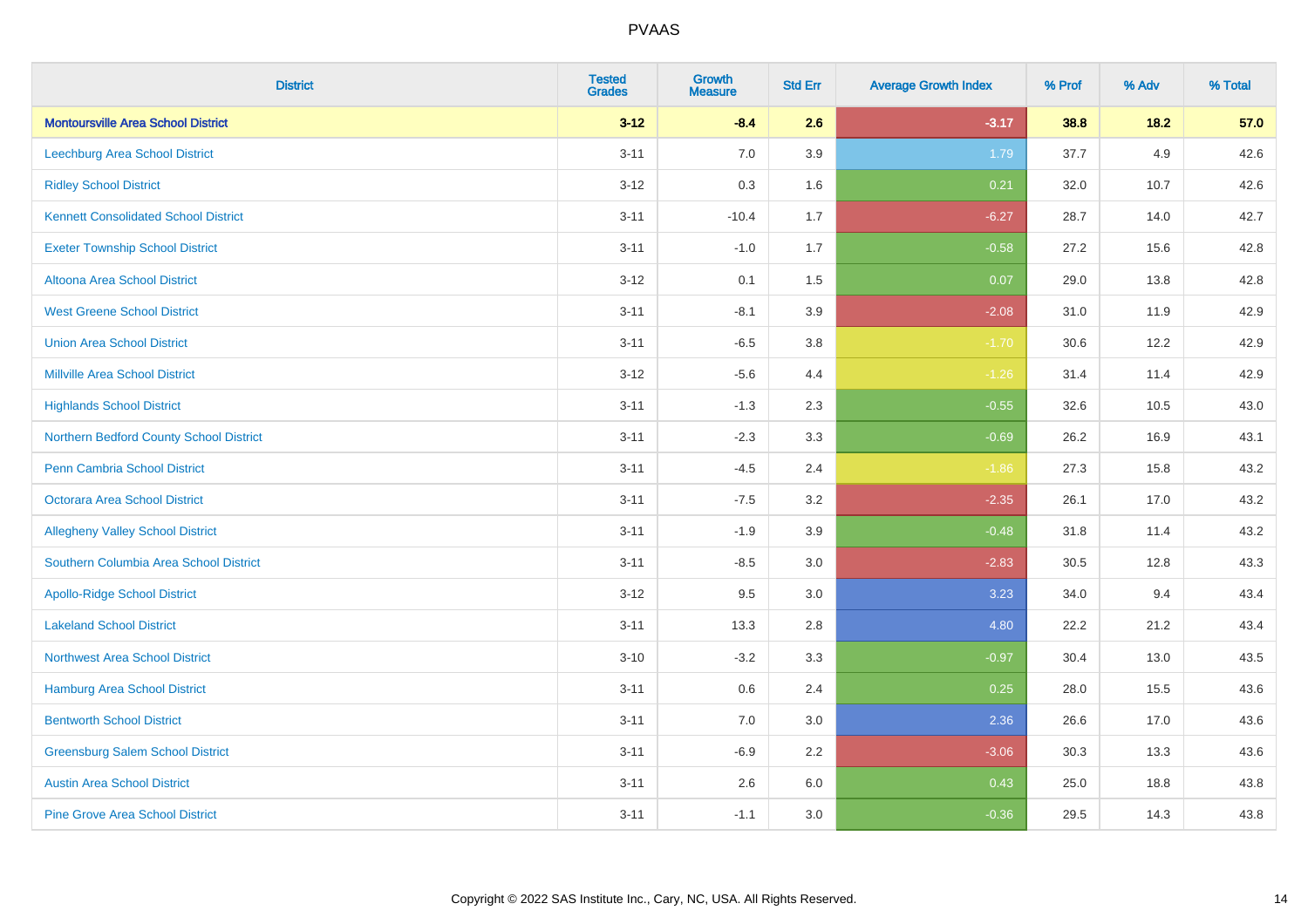| <b>District</b>                           | <b>Tested</b><br><b>Grades</b> | <b>Growth</b><br><b>Measure</b> | <b>Std Err</b> | <b>Average Growth Index</b> | % Prof | % Adv | % Total |
|-------------------------------------------|--------------------------------|---------------------------------|----------------|-----------------------------|--------|-------|---------|
| <b>Montoursville Area School District</b> | $3 - 12$                       | $-8.4$                          | 2.6            | $-3.17$                     | 38.8   | 18.2  | 57.0    |
| <b>Agora Cyber Charter School</b>         | $3 - 11$                       | 14.6                            | 2.4            | 6.03                        | 24.7   | 19.5  | 44.2    |
| <b>Chestnut Ridge School District</b>     | $3 - 12$                       | 4.0                             | 2.9            | 1.38                        | 33.2   | 11.0  | 44.2    |
| <b>Susquenita School District</b>         | $3 - 11$                       | $-5.9$                          | 2.6            | $-2.28$                     | 30.6   | 13.9  | 44.4    |
| <b>Smethport Area School District</b>     | $3 - 12$                       | 5.8                             | 3.8            | 1.52                        | 24.6   | 20.0  | 44.6    |
| <b>Fort Cherry School District</b>        | $3 - 10$                       | $-0.7$                          | 3.1            | $-0.21$                     | 30.6   | 14.1  | 44.7    |
| <b>Steel Valley School District</b>       | $3 - 11$                       | 11.1                            | 3.3            | 3.33                        | 34.8   | 10.1  | 44.9    |
| <b>Elizabeth Forward School District</b>  | $3 - 11$                       | $-5.5$                          | 2.5            | $-2.25$                     | 32.2   | 12.8  | 45.0    |
| <b>Shaler Area School District</b>        | $3 - 11$                       | $-2.1$                          | 1.8            | $-1.18$                     | 32.0   | 13.0  | 45.0    |
| <b>Clarion Area School District</b>       | $3 - 11$                       | 3.2                             | 3.7            | 0.88                        | 31.7   | 13.3  | 45.0    |
| <b>South Park School District</b>         | $3 - 11$                       | $-8.8$                          | 2.5            | $-3.46$                     | 28.1   | 17.0  | 45.2    |
| Huntingdon Area School District           | $3 - 11$                       | 5.8                             | 2.6            | 2.28                        | 27.8   | 17.4  | 45.2    |
| <b>Upper Perkiomen School District</b>    | $3 - 11$                       | 5.7                             | 1.9            | 3.04                        | 25.4   | 19.9  | 45.4    |
| <b>Burrell School District</b>            | $3 - 11$                       | $-1.5$                          | 3.3            | $-0.44$                     | 27.8   | 17.7  | 45.6    |
| <b>Mohawk Area School District</b>        | $3 - 11$                       | $-10.5$                         | 2.8            | $-3.75$                     | 35.1   | 10.6  | 45.7    |
| Hatboro-Horsham School District           | $3 - 11$                       | $-2.7$                          | 1.6            | $-1.65$                     | 27.9   | 17.9  | 45.8    |
| Mifflinburg Area School District          | $3 - 11$                       | $-6.0$                          | 2.1            | $-2.87$                     | 32.7   | 13.3  | 46.0    |
| <b>Laurel School District</b>             | $3 - 11$                       | 13.0                            | 3.1            | 4.19                        | 30.3   | 15.7  | 46.1    |
| Northwestern School District              | $3 - 11$                       | $-14.6$                         | 3.2            | $-4.51$                     | 32.5   | 13.7  | 46.2    |
| <b>North Star School District</b>         | $3 - 11$                       | 1.1                             | 3.3            | 0.34                        | 26.2   | 20.0  | 46.2    |
| <b>North Hills School District</b>        | $3 - 11$                       | $-15.8$                         | 1.8            | $-8.84$                     | 26.4   | 19.8  | 46.2    |
| <b>Shippensburg Area School District</b>  | $3 - 11$                       | 0.5                             | 1.8            | 0.26                        | 23.5   | 22.8  | 46.3    |
| <b>Otto-Eldred School District</b>        | $3 - 11$                       | $-0.5$                          | 3.5            | $-0.13$                     | 35.8   | 10.5  | 46.3    |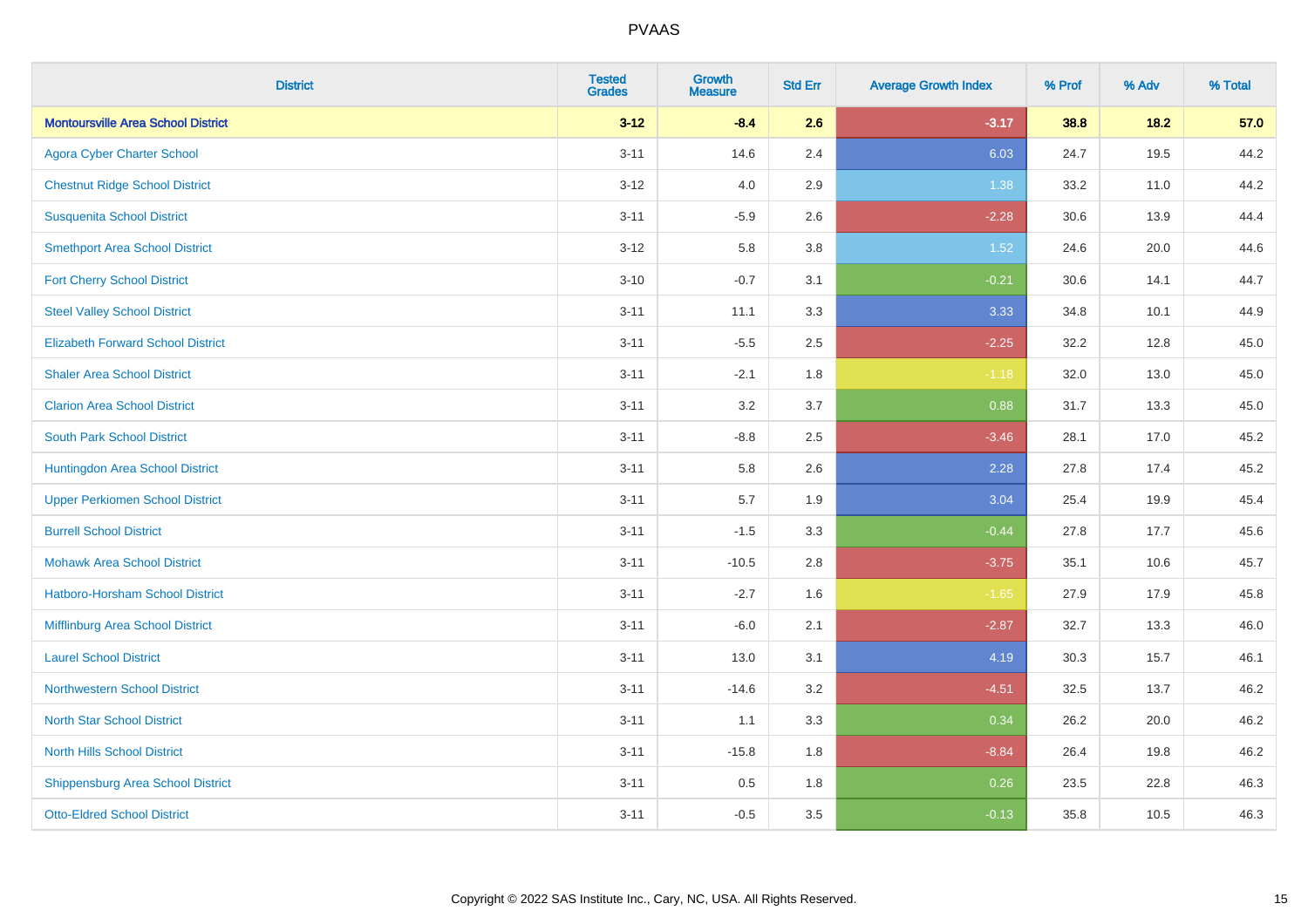| <b>District</b>                           | <b>Tested</b><br><b>Grades</b> | <b>Growth</b><br><b>Measure</b> | <b>Std Err</b> | <b>Average Growth Index</b> | % Prof | % Adv | % Total |
|-------------------------------------------|--------------------------------|---------------------------------|----------------|-----------------------------|--------|-------|---------|
| <b>Montoursville Area School District</b> | $3 - 12$                       | $-8.4$                          | 2.6            | $-3.17$                     | 38.8   | 18.2  | 57.0    |
| <b>Jamestown Area School District</b>     | $3 - 11$                       | $-9.5$                          | 4.1            | $-2.33$                     | 41.5   | 4.9   | 46.3    |
| <b>Eastern York School District</b>       | $3 - 11$                       | $-6.2$                          | 2.3            | $-2.70$                     | 27.8   | 18.5  | 46.4    |
| <b>MaST Community Charter School</b>      | $3 - 10$                       | $-0.9$                          | 2.5            | $-0.34$                     | 25.0   | 21.6  | 46.6    |
| <b>Baldwin-Whitehall School District</b>  | $3 - 11$                       | $-5.5$                          | 1.9            | $-2.93$                     | 32.0   | 14.7  | 46.7    |
| <b>Hopewell Area School District</b>      | $3 - 11$                       | 0.8                             | 2.6            | 0.31                        | 34.5   | 12.4  | 46.9    |
| Renaissance Academy Charter School        | $3 - 11$                       | $-5.6$                          | 3.1            | $-1.79$                     | 28.4   | 18.5  | 46.9    |
| <b>Western Wayne School District</b>      | $3 - 11$                       | 3.6                             | 2.6            | 1.39                        | 30.8   | 16.2  | 47.0    |
| <b>West Shore School District</b>         | $3 - 12$                       | 2.2                             | 1.3            | 1.68                        | 31.8   | 15.2  | 47.1    |
| Penn Manor School District                | $3 - 11$                       | 7.1                             | 1.5            | 4.82                        | 26.7   | 20.5  | 47.2    |
| <b>Karns City Area School District</b>    | $3 - 11$                       | $-7.2$                          | 2.6            | $-2.71$                     | 26.4   | 20.8  | 47.2    |
| <b>Athens Area School District</b>        | $3 - 11$                       | 2.6                             | 2.3            | 1.11                        | 34.9   | 12.3  | 47.3    |
| <b>Bald Eagle Area School District</b>    | $3 - 11$                       | 7.6                             | 2.5            | 3.00                        | 31.6   | 15.6  | 47.3    |
| <b>Hempfield Area School District</b>     | $3 - 12$                       | $-10.2$                         | 1.6            | $-6.37$                     | 28.1   | 19.2  | 47.3    |
| <b>Carlisle Area School District</b>      | $3 - 11$                       | $-5.2$                          | 1.7            | $-2.99$                     | 28.0   | 19.3  | 47.3    |
| <b>Everett Area School District</b>       | $3 - 11$                       | $-1.1$                          | 3.1            | $-0.34$                     | 34.2   | 13.2  | 47.4    |
| Johnsonburg Area School District          | $3 - 11$                       | 5.0                             | 3.9            | 1.27                        | 35.5   | 11.8  | 47.4    |
| <b>Wallenpaupack Area School District</b> | $3 - 11$                       | 8.8                             | 2.1            | 4.28                        | 28.5   | 18.9  | 47.4    |
| <b>West Perry School District</b>         | $3 - 11$                       | 11.0                            | 2.3            | 4.76                        | 26.9   | 20.5  | 47.4    |
| Northern York County School District      | $3 - 11$                       | 8.4                             | 1.8            | 4.63                        | 24.3   | 23.1  | 47.4    |
| <b>South Middleton School District</b>    | $3 - 11$                       | 4.4                             | 2.2            | 1.95                        | 31.1   | 16.4  | 47.5    |
| <b>Punxsutawney Area School District</b>  | $3 - 11$                       | 15.8                            | 2.7            | 5.83                        | 18.6   | 29.0  | 47.6    |
| <b>Portage Area School District</b>       | $3 - 10$                       | $-0.5$                          | 3.3            | $-0.14$                     | 27.0   | 20.6  | 47.6    |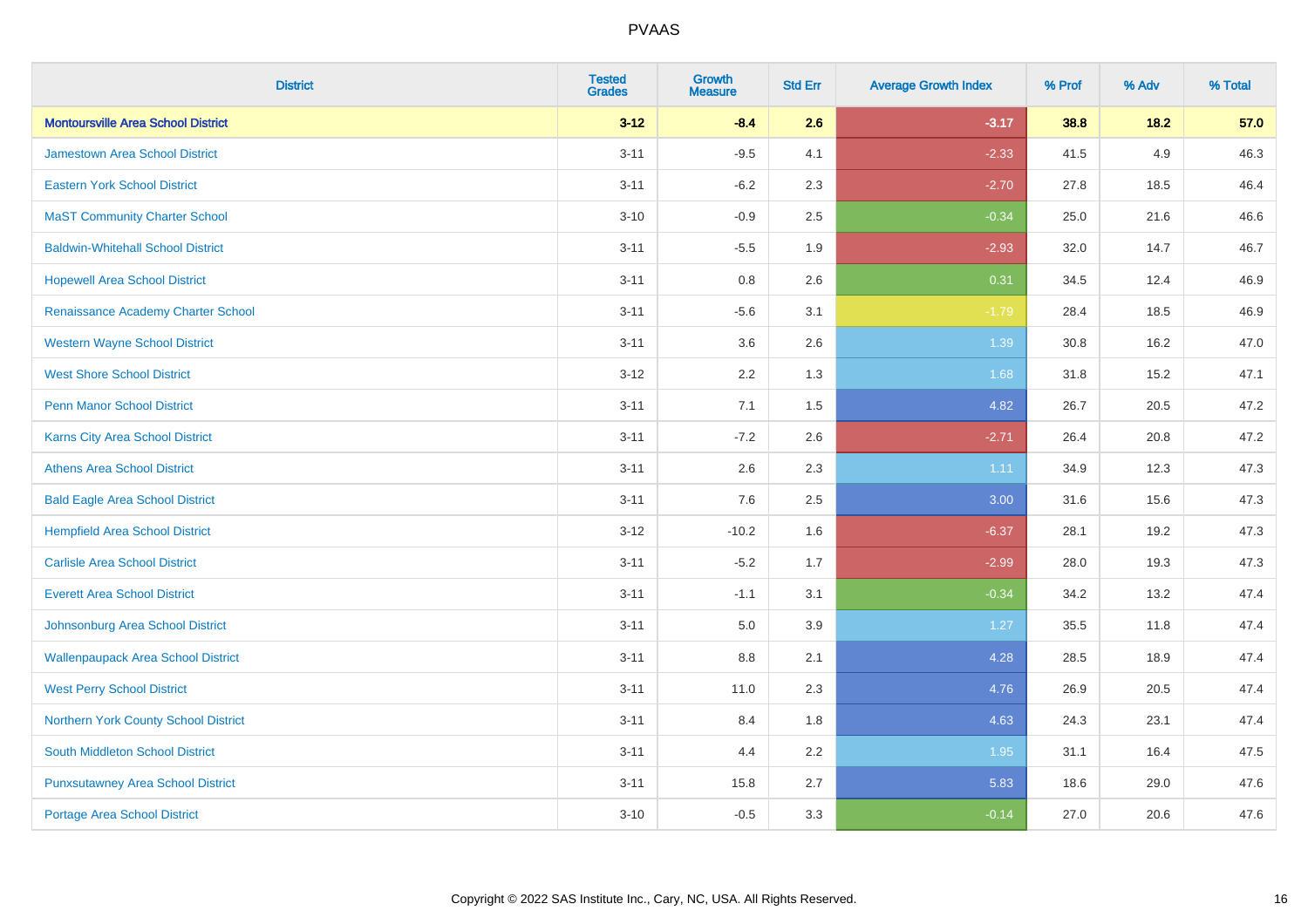| <b>District</b>                                    | <b>Tested</b><br><b>Grades</b> | <b>Growth</b><br><b>Measure</b> | <b>Std Err</b> | <b>Average Growth Index</b> | % Prof | % Adv | % Total |
|----------------------------------------------------|--------------------------------|---------------------------------|----------------|-----------------------------|--------|-------|---------|
| <b>Montoursville Area School District</b>          | $3 - 12$                       | $-8.4$                          | 2.6            | $-3.17$                     | 38.8   | 18.2  | 57.0    |
| Northampton Area School District                   | $3 - 11$                       | 3.2                             | 1.5            | 2.05                        | 29.8   | 17.9  | 47.7    |
| <b>Hollidaysburg Area School District</b>          | $3 - 11$                       | $-2.7$                          | 1.6            | $-1.64$                     | 32.6   | 15.2  | 47.8    |
| <b>Tunkhannock Area School District</b>            | $3 - 11$                       | 1.4                             | 2.0            | 0.71                        | 29.8   | 18.1  | 47.9    |
| <b>Bradford Area School District</b>               | $3 - 12$                       | $-1.8$                          | 2.3            | $-0.79$                     | 31.2   | 16.7  | 47.9    |
| <b>Penncrest School District</b>                   | $3 - 11$                       | 6.0                             | 1.9            | 3.24                        | 31.1   | 16.9  | 48.0    |
| <b>Westmont Hilltop School District</b>            | $3 - 11$                       | $-1.0$                          | 2.8            | $-0.36$                     | 33.3   | 14.7  | 48.0    |
| <b>Reach Cyber Charter School</b>                  | $3 - 11$                       | 1.4                             | 3.6            | 0.40                        | 32.9   | 15.2  | 48.1    |
| <b>Palisades School District</b>                   | $3 - 11$                       | 7.7                             | 2.9            | 2.66                        | 27.8   | 20.3  | 48.1    |
| <b>Lincoln Park Performing Arts Charter School</b> | $7 - 11$                       | $-14.9$                         | 2.7            | $-5.45$                     | 39.3   | 8.9   | 48.2    |
| <b>Clarion-Limestone Area School District</b>      | $3 - 12$                       | $-10.0$                         | 3.6            | $-2.76$                     | 28.3   | 20.0  | 48.3    |
| <b>Lake-Lehman School District</b>                 | $3 - 11$                       | 14.9                            | 2.8            | 5.34                        | 25.8   | 22.5  | 48.3    |
| <b>Gettysburg Area School District</b>             | $3 - 11$                       | $-6.0$                          | 2.0            | $-3.02$                     | 28.8   | 19.6  | 48.5    |
| <b>Annville-Cleona School District</b>             | $3 - 12$                       | 1.1                             | 2.4            | 0.45                        | 34.8   | 13.6  | 48.5    |
| <b>Palmerton Area School District</b>              | $3 - 11$                       | $-0.9$                          | 2.7            | $-0.34$                     | 34.3   | 14.3  | 48.6    |
| <b>Cornwall-Lebanon School District</b>            | $3 - 11$                       | 8.2                             | 1.6            | 5.24                        | 28.0   | 20.5  | 48.6    |
| <b>Girard School District</b>                      | $3 - 11$                       | $-12.3$                         | 2.6            | $-4.76$                     | 29.7   | 18.9  | 48.6    |
| <b>Stroudsburg Area School District</b>            | $3 - 11$                       | 7.5                             | 1.6            | 4.70                        | 30.4   | 18.3  | 48.7    |
| <b>Ephrata Area School District</b>                | $3 - 11$                       | $6.8\,$                         | 1.7            | 4.08                        | 31.6   | 17.1  | 48.8    |
| <b>Fort Leboeuf School District</b>                | $3 - 11$                       | 3.5                             | 2.2            | 1.58                        | 32.0   | 16.8  | 48.8    |
| <b>Southmoreland School District</b>               | $3 - 11$                       | $-12.5$                         | 3.1            | $-4.04$                     | 33.3   | 15.5  | 48.8    |
| <b>Western Beaver County School District</b>       | $3 - 11$                       | $-9.3$                          | 4.2            | $-2.20$                     | 45.1   | 3.9   | 49.0    |
| <b>Newport School District</b>                     | $3 - 12$                       | 3.8                             | 3.3            | 1.17                        | 38.8   | 10.4  | 49.2    |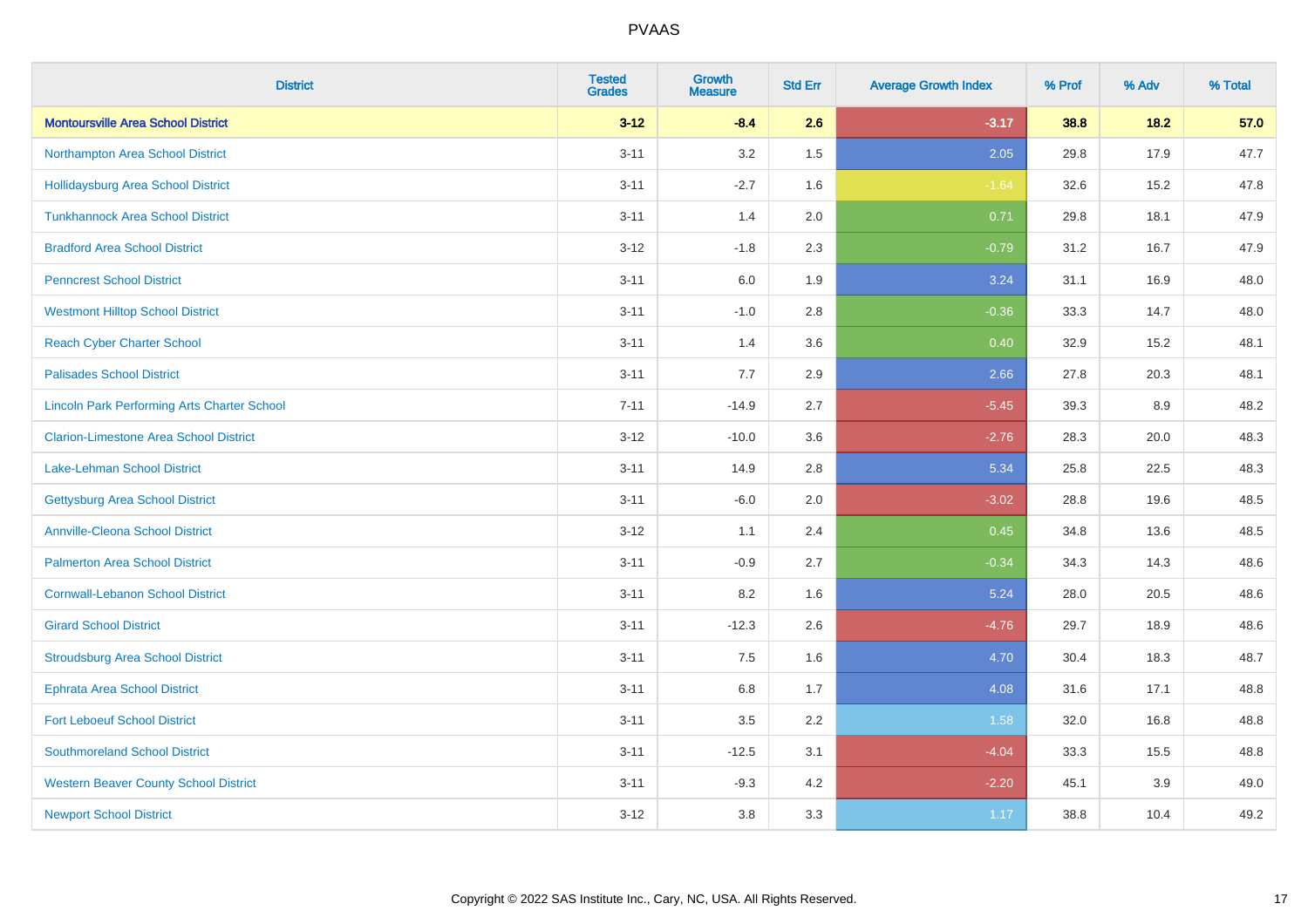| <b>District</b>                           | <b>Tested</b><br><b>Grades</b> | <b>Growth</b><br><b>Measure</b> | <b>Std Err</b> | <b>Average Growth Index</b> | % Prof | % Adv | % Total |
|-------------------------------------------|--------------------------------|---------------------------------|----------------|-----------------------------|--------|-------|---------|
| <b>Montoursville Area School District</b> | $3 - 12$                       | $-8.4$                          | 2.6            | $-3.17$                     | 38.8   | 18.2  | 57.0    |
| <b>Iroquois School District</b>           | $3 - 11$                       | 13.6                            | 2.8            | 4.83                        | 33.3   | 16.0  | 49.4    |
| <b>Middletown Area School District</b>    | $3 - 11$                       | $-3.4$                          | 2.4            | $-1.44$                     | 34.3   | 15.2  | 49.4    |
| <b>Waynesboro Area School District</b>    | $3 - 12$                       | 3.0                             | 1.8            | 1.67                        | 26.0   | 23.5  | 49.5    |
| <b>General Mclane School District</b>     | $3 - 11$                       | $-10.7$                         | 2.4            | $-4.40$                     | 34.0   | 15.6  | 49.6    |
| <b>Valley View School District</b>        | $3 - 11$                       | 9.3                             | 2.2            | 4.18                        | 26.6   | 23.1  | 49.7    |
| <b>Avonworth School District</b>          | $3 - 10$                       | $-6.2$                          | 2.3            | $-2.68$                     | 35.9   | 14.1  | 50.0    |
| <b>Schuylkill Valley School District</b>  | $3 - 11$                       | $-1.0$                          | 2.2            | $-0.47$                     | 29.8   | 20.2  | 50.0    |
| <b>Fairfield Area School District</b>     | $3 - 11$                       | $-0.5$                          | 3.6            | $-0.13$                     | 43.9   | 6.1   | 50.0    |
| <b>Wilson Area School District</b>        | $3 - 11$                       | $-0.3$                          | 2.4            | $-0.12$                     | 35.4   | 14.6  | 50.0    |
| South Williamsport Area School District   | $3 - 10$                       | 0.9                             | 3.1            | 0.31                        | 38.4   | 11.6  | 50.0    |
| <b>Upper Adams School District</b>        | $3 - 11$                       | 0.9                             | 2.5            | 0.37                        | 33.0   | 17.0  | 50.0    |
| <b>Bellefonte Area School District</b>    | $3 - 11$                       | 6.7                             | 2.0            | 3.34                        | 28.8   | 21.5  | 50.2    |
| <b>Mifflin County School District</b>     | $3 - 11$                       | 12.3                            | 1.6            | 7.69                        | 35.1   | 15.1  | 50.3    |
| 21st Century Cyber Charter School         | $6 - 12$                       | 6.6                             | 2.1            | 3.16                        | 29.0   | 21.8  | 50.8    |
| <b>Warrior Run School District</b>        | $3 - 11$                       | 10.5                            | 2.7            | 3.86                        | 34.1   | 16.8  | 50.9    |
| <b>Halifax Area School District</b>       | $3 - 11$                       | 5.8                             | 3.5            | 1.64                        | 32.1   | 18.9  | 50.9    |
| Daniel Boone Area School District         | $3 - 12$                       | 0.9                             | 1.9            | 0.46                        | 28.9   | 22.0  | 51.0    |
| Pennsylvania Virtual Charter School       | $3 - 11$                       | 4.4                             | 3.4            | 1.31                        | 29.8   | 21.2  | 51.0    |
| <b>Riverview School District</b>          | $3 - 11$                       | $-13.0$                         | 4.0            | $-3.29$                     | 43.1   | 7.8   | 51.0    |
| Kane Area School District                 | $3 - 10$                       | 8.8                             | 2.9            | 3.07                        | 31.4   | 19.8  | 51.2    |
| Mechanicsburg Area School District        | $3 - 11$                       | $-5.7$                          | 1.6            | $-3.48$                     | 35.1   | 16.0  | 51.2    |
| <b>Windber Area School District</b>       | $3 - 11$                       | $-11.9$                         | 3.0            | $-3.94$                     | 41.0   | 10.3  | 51.3    |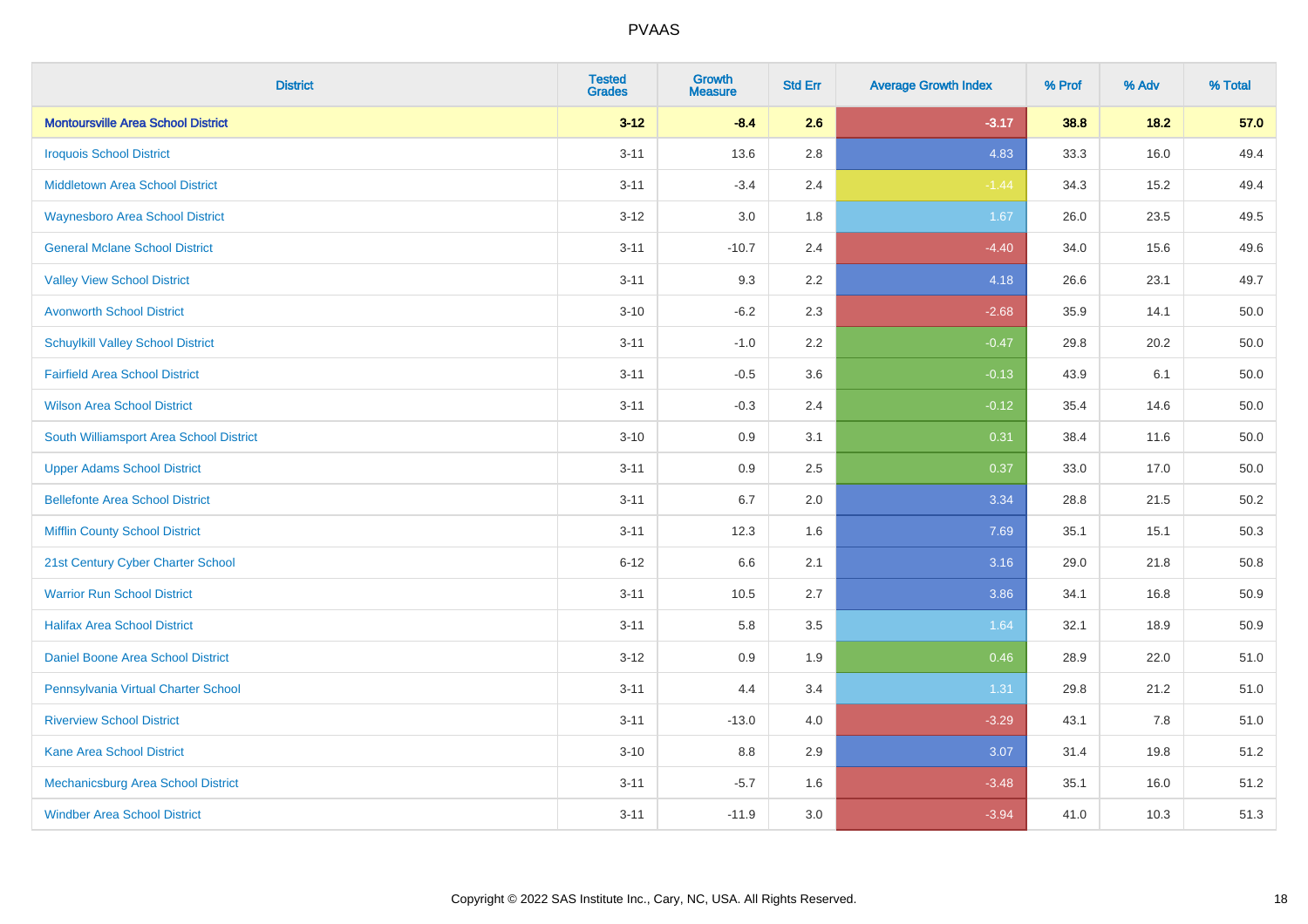| <b>District</b>                                | <b>Tested</b><br><b>Grades</b> | <b>Growth</b><br><b>Measure</b> | <b>Std Err</b> | <b>Average Growth Index</b> | % Prof | % Adv | % Total |
|------------------------------------------------|--------------------------------|---------------------------------|----------------|-----------------------------|--------|-------|---------|
| <b>Montoursville Area School District</b>      | $3 - 12$                       | $-8.4$                          | 2.6            | $-3.17$                     | 38.8   | 18.2  | 57.0    |
| <b>Sullivan County School District</b>         | $3 - 10$                       | 2.5                             | 4.3            | 0.58                        | 43.6   | 7.7   | 51.3    |
| <b>Sayre Area School District</b>              | $3 - 11$                       | 5.8                             | 3.2            | 1.81                        | 30.3   | 21.0  | 51.3    |
| <b>Upper Moreland Township School District</b> | $3 - 11$                       | 1.1                             | 2.0            | 0.56                        | 24.8   | 26.6  | 51.3    |
| <b>Wyalusing Area School District</b>          | $3 - 12$                       | 5.7                             | 3.2            | 1.78                        | 38.6   | 12.9  | 51.4    |
| <b>Bedford Area School District</b>            | $3 - 11$                       | 6.4                             | 2.4            | 2.68                        | 31.0   | 20.6  | 51.6    |
| <b>Dover Area School District</b>              | $3 - 12$                       | 7.1                             | 1.9            | 3.78                        | 33.0   | 18.7  | 51.7    |
| <b>Tamaqua Area School District</b>            | $3 - 12$                       | 6.5                             | 2.4            | 2.72                        | 34.3   | 17.5  | 51.8    |
| <b>Glendale School District</b>                | $3 - 10$                       | 7.9                             | 3.5            | 2.25                        | 42.6   | 9.3   | 51.8    |
| South Side Area School District                | $3 - 11$                       | $-0.6$                          | 3.1            | $-0.19$                     | 24.0   | 28.0  | 52.0    |
| Pen Argyl Area School District                 | $3 - 12$                       | 12.8                            | 2.5            | 5.10                        | 28.5   | 23.8  | 52.3    |
| Allegheny-Clarion Valley School District       | $3 - 10$                       | 12.3                            | 4.1            | 3.03                        | 33.3   | 19.0  | 52.4    |
| Pocono Mountain School District                | $3 - 12$                       | $-4.3$                          | 1.8            | $-2.43$                     | 35.5   | 17.1  | 52.6    |
| <b>Albert Gallatin Area School District</b>    | $3 - 11$                       | $-1.7$                          | 2.3            | $-0.72$                     | 31.9   | 20.7  | 52.7    |
| <b>Slippery Rock Area School District</b>      | $3 - 11$                       | $-3.8$                          | 2.5            | $-1.56$                     | 30.8   | 21.9  | 52.7    |
| <b>Jersey Shore Area School District</b>       | $3 - 11$                       | 0.7                             | 2.5            | 0.27                        | 39.3   | 13.6  | 52.9    |
| Penns Valley Area School District              | $3 - 12$                       | 14.1                            | 2.6            | 5.33                        | 29.6   | 23.3  | 52.9    |
| <b>Spring Grove Area School District</b>       | $3 - 11$                       | 3.9                             | 2.0            | 1.90                        | 30.0   | 23.0  | 53.0    |
| <b>Greencastle-Antrim School District</b>      | $3 - 11$                       | $-0.3$                          | 2.0            | $-0.14$                     | 30.9   | 22.2  | 53.1    |
| <b>Kutztown Area School District</b>           | $3 - 12$                       | 9.3                             | 2.8            | 3.34                        | 38.5   | 14.6  | 53.2    |
| <b>Boyertown Area School District</b>          | $3 - 11$                       | $-2.9$                          | 1.4            | $-2.06$                     | 30.8   | 22.6  | 53.4    |
| South Eastern School District                  | $3 - 11$                       | $-1.0$                          | 1.8            | $-0.55$                     | 36.4   | 17.1  | 53.5    |
| <b>Greater Latrobe School District</b>         | $3 - 11$                       | $-14.1$                         | 2.0            | $-7.14$                     | 41.0   | 12.6  | 53.6    |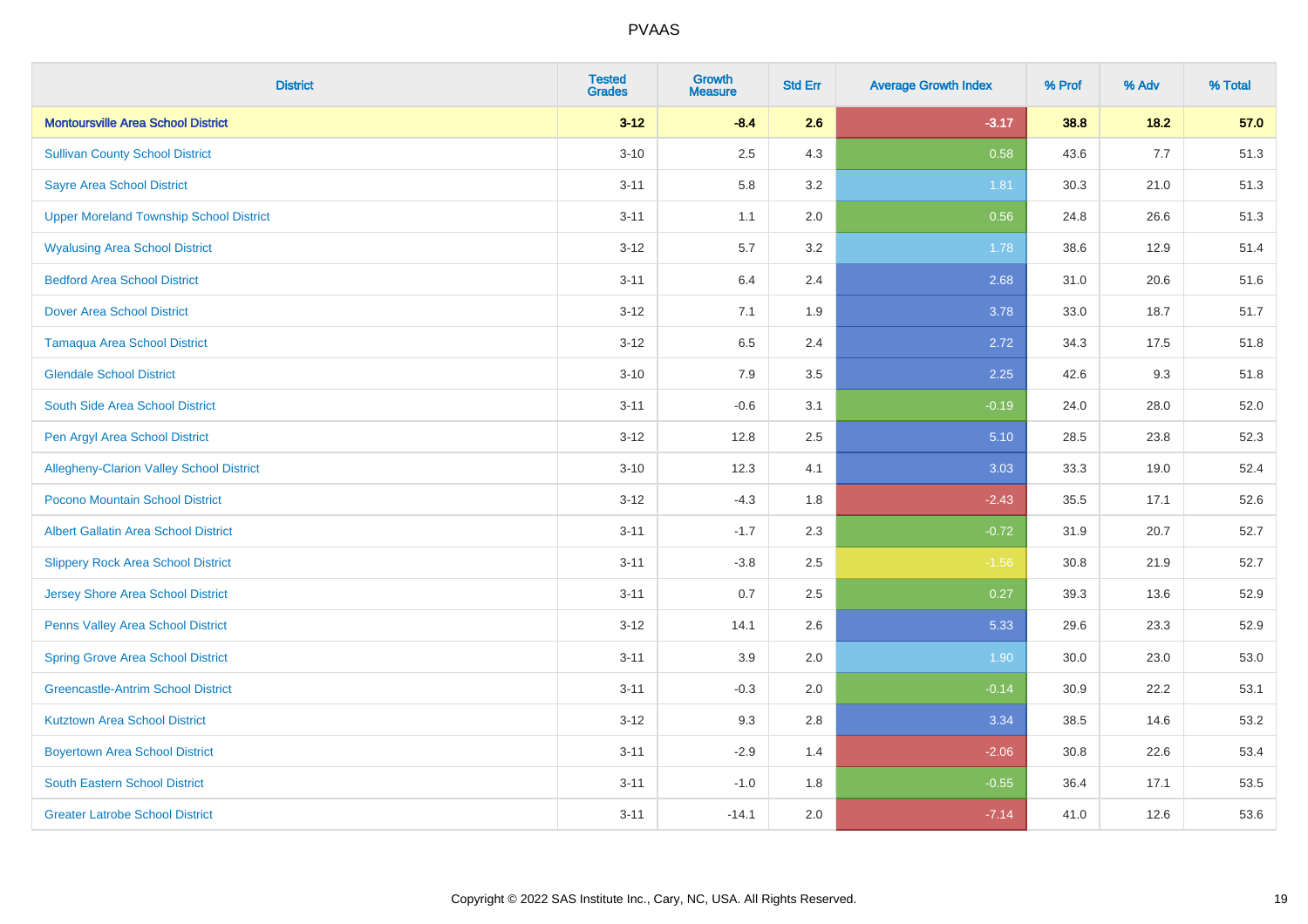| <b>District</b>                             | <b>Tested</b><br><b>Grades</b> | <b>Growth</b><br><b>Measure</b> | <b>Std Err</b> | <b>Average Growth Index</b> | % Prof | % Adv | % Total |
|---------------------------------------------|--------------------------------|---------------------------------|----------------|-----------------------------|--------|-------|---------|
| <b>Montoursville Area School District</b>   | $3 - 12$                       | $-8.4$                          | 2.6            | $-3.17$                     | 38.8   | 18.2  | 57.0    |
| <b>Midd-West School District</b>            | $3 - 11$                       | 3.6                             | 2.6            | 1.42                        | 28.6   | 25.0  | 53.6    |
| <b>Beaver Area School District</b>          | $3 - 10$                       | $-3.0$                          | 2.5            | $-1.16$                     | 25.8   | 27.8  | 53.6    |
| Saint Marys Area School District            | $3 - 11$                       | $6.0\,$                         | 2.2            | 2.69                        | 35.4   | 18.3  | 53.7    |
| <b>Wyomissing Area School District</b>      | $3 - 12$                       | $-2.4$                          | 2.6            | $-0.92$                     | 25.6   | 28.1  | 53.7    |
| Northeastern York School District           | $3 - 11$                       | $3.8\,$                         | 1.8            | 2.11                        | 32.7   | 21.0  | 53.7    |
| East Pennsboro Area School District         | $3 - 11$                       | 4.8                             | 2.1            | 2.26                        | 36.8   | 16.9  | 53.7    |
| <b>Nazareth Area School District</b>        | $3 - 11$                       | $-2.5$                          | 1.7            | $-1.53$                     | 29.2   | 24.6  | 53.8    |
| <b>Quakertown Community School District</b> | $3 - 12$                       | $-4.3$                          | 1.5            | $-2.79$                     | 33.8   | 20.1  | 53.8    |
| <b>Lakeview School District</b>             | $3 - 11$                       | $-1.9$                          | 3.5            | $-0.53$                     | 41.5   | 12.3  | 53.8    |
| <b>Red Lion Area School District</b>        | $3 - 11$                       | 4.5                             | 1.9            | 2.31                        | 32.3   | 21.5  | 53.8    |
| <b>Chichester School District</b>           | $3 - 11$                       | $-1.8$                          | 4.2            | $-0.44$                     | 40.0   | 14.0  | 54.0    |
| <b>Whitehall-Coplay School District</b>     | $3 - 11$                       | 11.8                            | 1.7            | 7.06                        | 32.3   | 21.7  | 54.0    |
| <b>Gateway School District</b>              | $3 - 11$                       | 3.1                             | 2.0            | 1.55                        | 35.7   | 18.5  | 54.2    |
| <b>Dubois Area School District</b>          | $3 - 11$                       | $-2.8$                          | 2.0            | $-1.37$                     | 35.5   | 19.0  | 54.6    |
| <b>Dallas School District</b>               | $3 - 11$                       | 8.1                             | 2.1            | 3.87                        | 32.4   | 22.4  | 54.8    |
| <b>Crestwood School District</b>            | $3 - 11$                       | $-3.4$                          | 2.2            | $-1.52$                     | 33.1   | 21.7  | 54.9    |
| <b>Brockway Area School District</b>        | $3 - 11$                       | $-0.4$                          | 3.5            | $-0.11$                     | 41.2   | 13.8  | 55.0    |
| <b>United School District</b>               | $3 - 11$                       | 6.3                             | 3.3            | 1.89                        | 38.8   | 16.3  | 55.0    |
| <b>Neshaminy School District</b>            | $3 - 11$                       | 8.6                             | 1.3            | 6.56                        | 31.3   | 23.9  | 55.2    |
| Shenango Area School District               | $3 - 11$                       | 1.7                             | 3.2            | 0.52                        | 41.4   | 13.8  | 55.3    |
| <b>Blackhawk School District</b>            | $3 - 11$                       | 2.0                             | 2.3            | 0.87                        | 34.6   | 20.7  | 55.3    |
| <b>Bermudian Springs School District</b>    | $3 - 11$                       | 2.5                             | 2.4            | 1.05                        | 31.8   | 23.5  | 55.3    |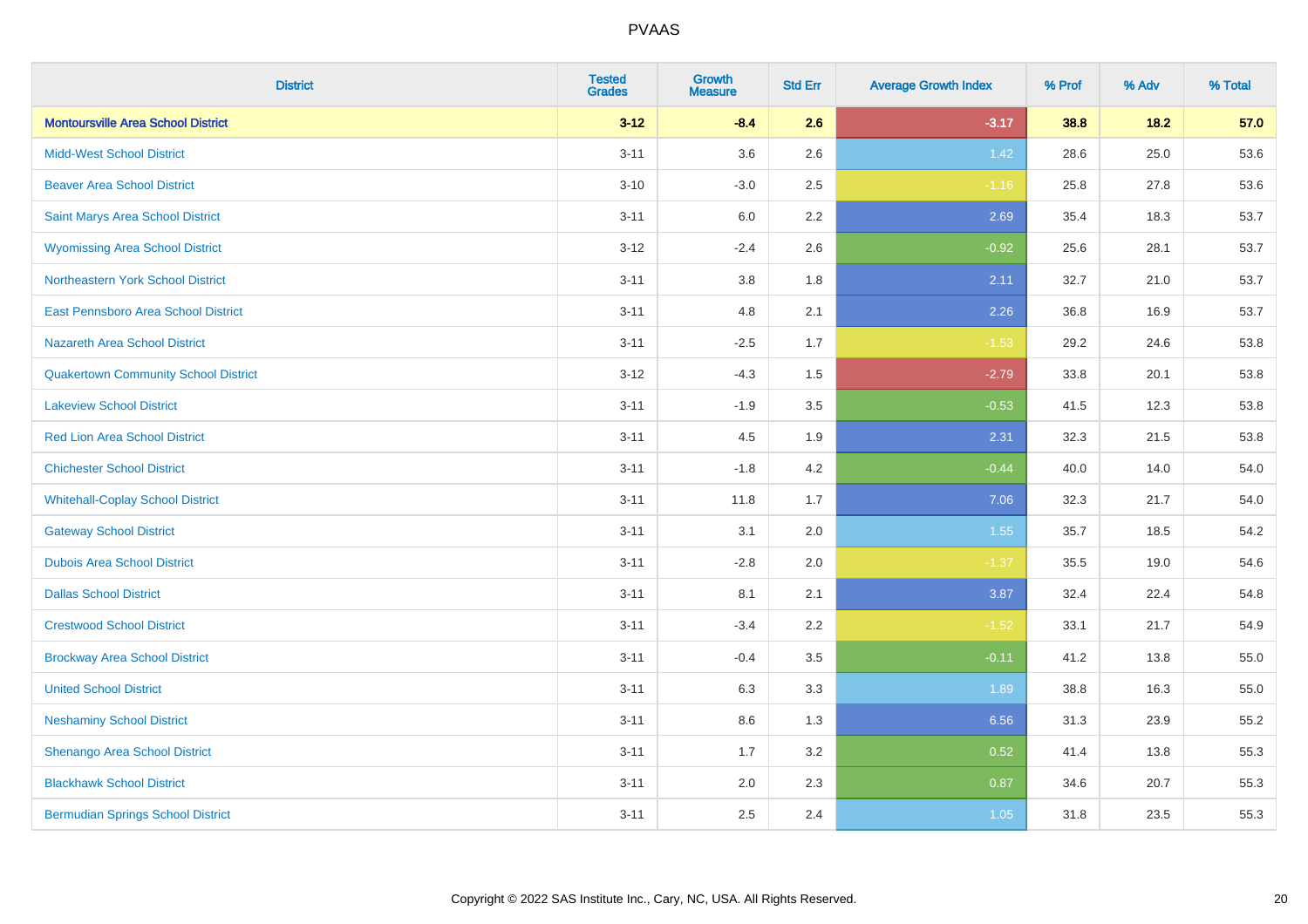| <b>District</b>                                | <b>Tested</b><br><b>Grades</b> | <b>Growth</b><br><b>Measure</b> | <b>Std Err</b> | <b>Average Growth Index</b> | % Prof | % Adv | % Total |
|------------------------------------------------|--------------------------------|---------------------------------|----------------|-----------------------------|--------|-------|---------|
| <b>Montoursville Area School District</b>      | $3 - 12$                       | $-8.4$                          | 2.6            | $-3.17$                     | 38.8   | 18.2  | 57.0    |
| <b>Montour School District</b>                 | $3 - 11$                       | $-6.1$                          | 2.1            | $-2.95$                     | 31.8   | 23.6  | 55.3    |
| <b>Lehighton Area School District</b>          | $3 - 11$                       | 11.4                            | 2.4            | 4.84                        | 30.5   | 24.9  | 55.3    |
| <b>Central York School District</b>            | $3 - 12$                       | 12.9                            | 1.5            | 8.64                        | 31.4   | 24.1  | 55.5    |
| <b>Galeton Area School District</b>            | $3 - 11$                       | 5.4                             | 5.4            | 1.01                        | 33.3   | 22.2  | 55.6    |
| <b>Homer-Center School District</b>            | $3 - 11$                       | 8.8                             | 3.5            | 2.53                        | 38.0   | 17.7  | 55.8    |
| <b>South Western School District</b>           | $3 - 12$                       | 2.5                             | 1.7            | 1.48                        | 36.2   | 19.7  | 55.9    |
| <b>Wilson School District</b>                  | $3 - 12$                       | 0.5                             | 1.5            | 0.32                        | 30.4   | 25.5  | 55.9    |
| <b>Wilmington Area School District</b>         | $3 - 11$                       | 11.1                            | 3.3            | 3.37                        | 29.8   | 26.2  | 56.0    |
| <b>York Suburban School District</b>           | $3 - 11$                       | 7.4                             | 2.1            | 3.55                        | 24.9   | 31.2  | 56.1    |
| <b>Brandywine Heights Area School District</b> | $3 - 11$                       | 5.8                             | 2.6            | 2.27                        | 27.7   | 28.6  | 56.2    |
| <b>Central Valley School District</b>          | $3 - 10$                       | 4.7                             | 2.6            | 1.83                        | 37.8   | 18.5  | 56.3    |
| <b>Muncy School District</b>                   | $3 - 11$                       | 6.9                             | 3.3            | 2.12                        | 37.6   | 18.8  | 56.4    |
| <b>North East School District</b>              | $3 - 11$                       | $-5.3$                          | 2.7            | $-1.97$                     | 31.7   | 24.8  | 56.4    |
| <b>Wissahickon School District</b>             | $3 - 10$                       | $-5.3$                          | 1.7            | $-3.14$                     | 27.5   | 29.0  | 56.6    |
| <b>Blue Mountain School District</b>           | $3 - 10$                       | 12.2                            | 2.1            | 5.81                        | 30.7   | 26.1  | 56.8    |
| <b>Springfield School District</b>             | $3 - 11$                       | 1.2                             | 1.7            | 0.69                        | 31.8   | 25.2  | 56.9    |
| <b>South Butler County School District</b>     | $3 - 10$                       | 6.3                             | 2.2            | 2.80                        | 37.8   | 19.2  | 57.0    |
| <b>Montoursville Area School District</b>      | $3 - 12$                       | $-8.4$                          | 2.6            | $-3.17$                     | 38.8   | 18.2  | 57.0    |
| <b>Belle Vernon Area School District</b>       | $3 - 11$                       | 11.1                            | 2.3            | 4.88                        | 31.6   | 25.4  | 57.1    |
| <b>Bloomsburg Area School District</b>         | $3 - 10$                       | 4.3                             | 3.4            | 1.26                        | 36.5   | 20.6  | 57.1    |
| <b>Spring Cove School District</b>             | $3 - 11$                       | 9.1                             | 2.4            | 3.77                        | 31.8   | 25.4  | 57.1    |
| <b>Donegal School District</b>                 | $3 - 12$                       | 5.9                             | 2.2            | 2.72                        | 34.1   | 23.1  | 57.2    |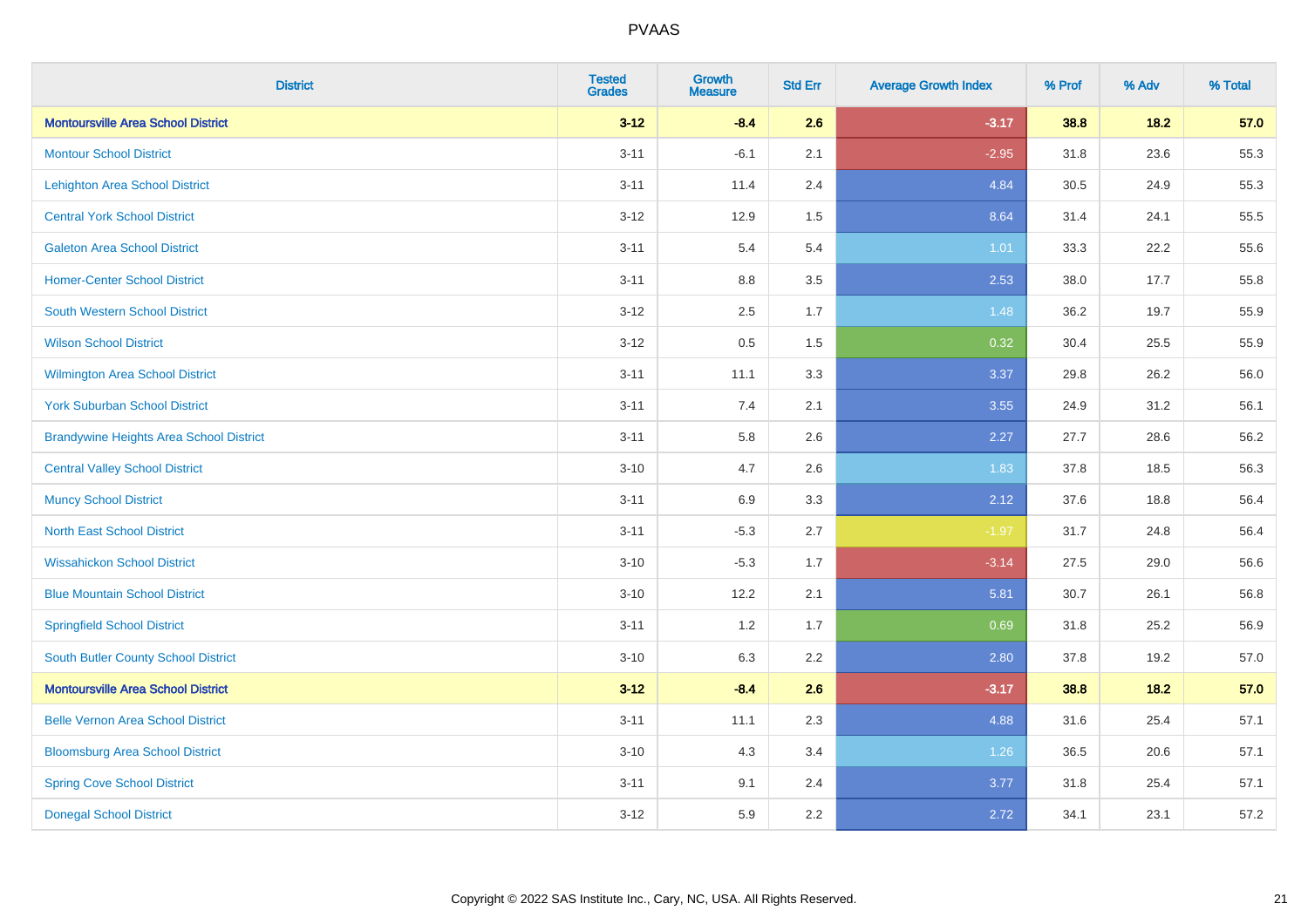| <b>District</b>                                 | <b>Tested</b><br><b>Grades</b> | <b>Growth</b><br><b>Measure</b> | <b>Std Err</b> | <b>Average Growth Index</b> | % Prof | % Adv | % Total |
|-------------------------------------------------|--------------------------------|---------------------------------|----------------|-----------------------------|--------|-------|---------|
| <b>Montoursville Area School District</b>       | $3 - 12$                       | $-8.4$                          | 2.6            | $-3.17$                     | 38.8   | 18.2  | 57.0    |
| <b>Armstrong School District</b>                | $3 - 11$                       | $9.8\,$                         | 1.6            | 6.22                        | 32.8   | 24.6  | 57.4    |
| <b>Lower Dauphin School District</b>            | $3 - 11$                       | 5.3                             | 1.8            | 3.03                        | 30.6   | 26.8  | 57.5    |
| Capital Area School for the Arts Charter School | $9 - 11$                       | 14.2                            | 4.5            | 3.13                        | 27.5   | 30.0  | 57.5    |
| <b>Fleetwood Area School District</b>           | $3 - 10$                       | 10.4                            | 2.0            | 5.19                        | 31.7   | 25.8  | 57.5    |
| <b>Ridgway Area School District</b>             | $3 - 11$                       | $-6.1$                          | 4.0            | $-1.53$                     | 42.2   | 15.6  | 57.8    |
| <b>California Area School District</b>          | $3 - 10$                       | $-13.7$                         | 4.5            | $-3.06$                     | 41.7   | 16.7  | 58.3    |
| <b>Avon Grove Charter School</b>                | $3 - 11$                       | $9.8\,$                         | 3.1            | 3.18                        | 32.4   | 26.0  | 58.4    |
| <b>Abington School District</b>                 | $3 - 10$                       | 0.9                             | 1.6            | 0.57                        | 29.7   | 28.7  | 58.4    |
| <b>Conestoga Valley School District</b>         | $3 - 11$                       | 2.4                             | 1.7            | 1.43                        | 35.0   | 23.5  | 58.5    |
| <b>Twin Valley School District</b>              | $3 - 12$                       | $-3.2$                          | 1.9            | $-1.68$                     | 38.8   | 19.8  | 58.6    |
| <b>Conemaugh Township Area School District</b>  | $3-12$                         | 4.8                             | 3.5            | 1.39                        | 30.9   | 27.8  | 58.8    |
| <b>Riverside Beaver County School District</b>  | $3 - 11$                       | $-5.5$                          | 2.7            | $-2.03$                     | 35.8   | 23.2  | 59.0    |
| <b>East Penn School District</b>                | $3 - 11$                       | 8.9                             | 1.2            | 7.61                        | 32.8   | 26.4  | 59.2    |
| <b>Canon-Mcmillan School District</b>           | $3 - 11$                       | $-5.0$                          | 1.5            | $-3.25$                     | 30.8   | 28.5  | 59.3    |
| Northwestern Lehigh School District             | $3 - 11$                       | $-2.4$                          | 2.1            | $-1.14$                     | 41.7   | 17.9  | 59.5    |
| <b>West Chester Area School District</b>        | $3 - 11$                       | $-2.1$                          | 1.2            | $-1.83$                     | 36.4   | 23.2  | 59.6    |
| <b>Pennridge School District</b>                | $3 - 10$                       | 7.4                             | 1.5            | 5.10                        | 32.0   | 27.6  | 59.6    |
| <b>Phoenixville Area School District</b>        | $3 - 11$                       | 7.3                             | 1.8            | 3.96                        | 32.3   | 27.6  | 59.8    |
| <b>Moon Area School District</b>                | $3 - 11$                       | 1.5                             | 1.8            | 0.86                        | 34.5   | 25.5  | 60.0    |
| <b>Bellwood-Antis School District</b>           | $3 - 10$                       | 3.5                             | 2.8            | 1.24                        | 40.9   | 19.4  | 60.2    |
| <b>Indiana Area School District</b>             | $3 - 11$                       | 12.0                            | 2.0            | 5.98                        | 30.0   | 30.4  | 60.3    |
| <b>Perkiomen Valley School District</b>         | $3 - 11$                       | 2.7                             | 1.5            | 1.83                        | 35.0   | 25.3  | 60.3    |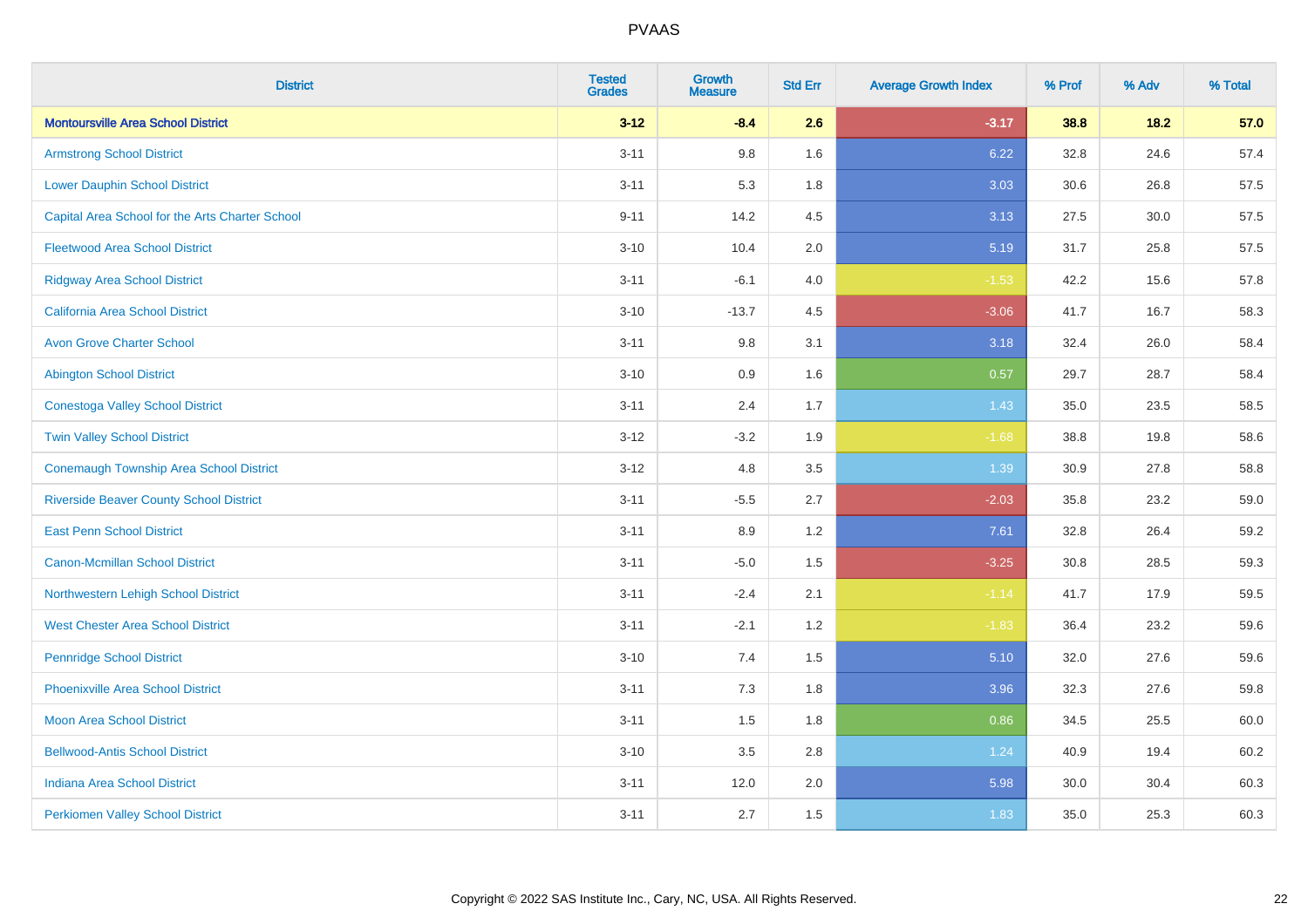| <b>District</b>                           | <b>Tested</b><br><b>Grades</b> | <b>Growth</b><br><b>Measure</b> | <b>Std Err</b> | <b>Average Growth Index</b> | % Prof | % Adv | % Total |
|-------------------------------------------|--------------------------------|---------------------------------|----------------|-----------------------------|--------|-------|---------|
| <b>Montoursville Area School District</b> | $3 - 12$                       | $-8.4$                          | 2.6            | $-3.17$                     | 38.8   | 18.2  | 57.0    |
| <b>Plum Borough School District</b>       | $3 - 11$                       | $-9.4$                          | 2.4            | $-3.98$                     | 32.9   | 27.4  | 60.4    |
| <b>Cocalico School District</b>           | $3 - 11$                       | 12.3                            | 1.9            | 6.48                        | 28.2   | 32.3  | 60.5    |
| <b>Conewago Valley School District</b>    | $3 - 12$                       | 7.6                             | 1.7            | 4.46                        | 41.3   | 19.4  | 60.6    |
| <b>Brookville Area School District</b>    | $3 - 11$                       | $6.8\,$                         | 3.1            | 2.19                        | 46.1   | 14.6  | 60.7    |
| Pennsylvania Leadership Charter School    | $3 - 11$                       | 8.0                             | 1.9            | 4.22                        | 33.1   | 27.8  | 60.9    |
| <b>Richland School District</b>           | $3 - 11$                       | $-6.9$                          | 2.6            | $-2.63$                     | 40.1   | 20.9  | 61.0    |
| <b>Hermitage School District</b>          | $3 - 12$                       | 14.0                            | 2.5            | 5.59                        | 34.0   | 27.0  | 61.0    |
| <b>Owen J Roberts School District</b>     | $3 - 11$                       | $-3.5$                          | 1.5            | $-2.27$                     | 36.8   | 24.4  | 61.2    |
| <b>Garnet Valley School District</b>      | $3 - 10$                       | 0.2                             | 1.7            | 0.13                        | 34.9   | 26.4  | 61.3    |
| <b>Oley Valley School District</b>        | $3 - 11$                       | 1.4                             | 2.4            | 0.56                        | 37.4   | 23.9  | 61.4    |
| <b>Jenkintown School District</b>         | $3 - 11$                       | $-7.9$                          | 4.1            | $-1.92$                     | 34.1   | 27.3  | 61.4    |
| <b>Evergreen Community Charter School</b> | $6 - 11$                       | $-1.1$                          | 4.7            | $-0.23$                     | 34.6   | 26.9  | 61.5    |
| <b>Manheim Township School District</b>   | $3 - 12$                       | 10.9                            | 1.5            | 7.51                        | 30.9   | 31.0  | 61.9    |
| <b>Parkland School District</b>           | $3 - 11$                       | $-3.7$                          | 1.2            | $-3.17$                     | 31.4   | 30.6  | 62.0    |
| West Jefferson Hills School District      | $3 - 11$                       | 1.9                             | 1.9            | 0.99                        | 34.8   | 27.3  | 62.1    |
| Downingtown Area School District          | $3 - 11$                       | 4.4                             | 1.1            | 4.06                        | 30.1   | 32.0  | 62.2    |
| <b>Coudersport Area School District</b>   | $3 - 11$                       | 14.8                            | 3.4            | 4.33                        | 34.7   | 28.0  | 62.7    |
| <b>Central Columbia School District</b>   | $3 - 12$                       | 0.3                             | 2.3            | 0.12                        | 25.4   | 37.6  | 63.0    |
| <b>Haverford Township School District</b> | $3 - 11$                       | 1.4                             | 1.4            | 1.05                        | 36.7   | 26.3  | 63.0    |
| <b>Manheim Central School District</b>    | $3 - 11$                       | 12.8                            | 2.0            | 6.52                        | 27.8   | 35.4  | 63.2    |
| <b>Tuscarora School District</b>          | $3 - 11$                       | 13.4                            | 2.2            | 6.20                        | 37.1   | 26.3  | 63.4    |
| North Clarion County School District      | $3 - 12$                       | 3.4                             | 4.1            | 0.83                        | 45.0   | 18.8  | 63.8    |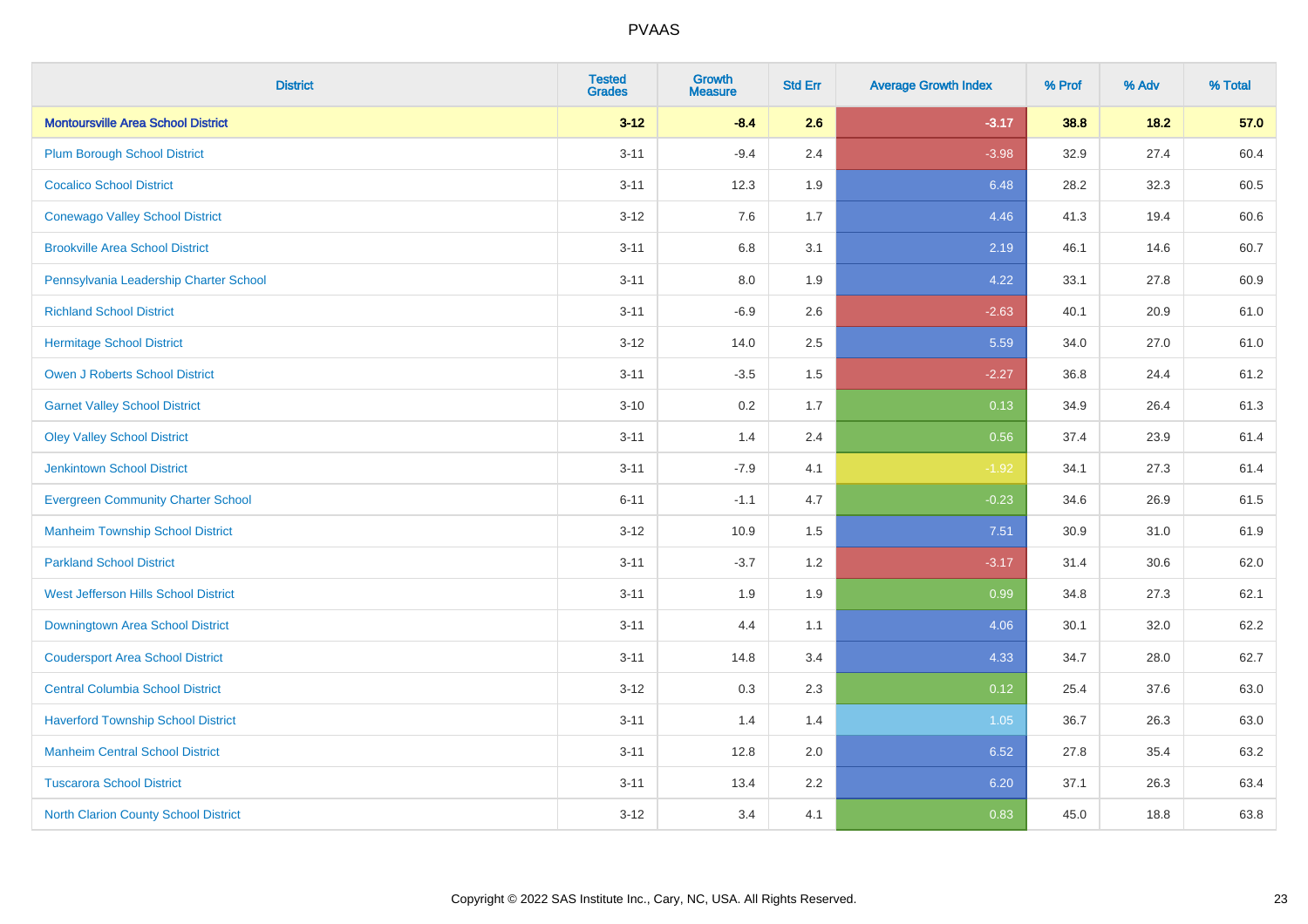| <b>District</b>                           | <b>Tested</b><br><b>Grades</b> | <b>Growth</b><br><b>Measure</b> | <b>Std Err</b> | <b>Average Growth Index</b> | % Prof | % Adv  | % Total |
|-------------------------------------------|--------------------------------|---------------------------------|----------------|-----------------------------|--------|--------|---------|
| <b>Montoursville Area School District</b> | $3 - 12$                       | $-8.4$                          | 2.6            | $-3.17$                     | 38.8   | $18.2$ | 57.0    |
| <b>Greenwood School District</b>          | $3 - 11$                       | 11.3                            | 3.6            | 3.14                        | 31.2   | 32.8   | 63.9    |
| <b>Elizabethtown Area School District</b> | $3 - 12$                       | 7.1                             | 1.7            | 4.19                        | 36.4   | 27.6   | 64.0    |
| <b>Warwick School District</b>            | $3 - 11$                       | 21.7                            | 1.8            | 11.76                       | 27.7   | 36.3   | 64.0    |
| <b>Sharpsville Area School District</b>   | $3 - 11$                       | 3.8                             | 3.7            | 1.04                        | 41.1   | 23.2   | 64.3    |
| <b>Benton Area School District</b>        | $3 - 10$                       | 8.1                             | 4.0            | 2.01                        | 35.7   | 28.6   | 64.3    |
| <b>Upper Dauphin Area School District</b> | $3 - 11$                       | 16.5                            | 5.1            | 3.26                        | 37.5   | 26.8   | 64.3    |
| <b>West Allegheny School District</b>     | $3 - 12$                       | $8.6\,$                         | 2.0            | 4.34                        | 37.3   | 27.2   | 64.5    |
| <b>Millcreek Township School District</b> | $3 - 11$                       | 9.1                             | 1.4            | 6.61                        | 34.5   | 30.1   | 64.6    |
| <b>Upper Dublin School District</b>       | $3 - 12$                       | 2.1                             | 1.8            | 1.19                        | 34.7   | 30.0   | 64.7    |
| <b>North Pocono School District</b>       | $3 - 11$                       | 13.1                            | 3.7            | 3.54                        | 31.4   | 33.3   | 64.7    |
| <b>Rose Tree Media School District</b>    | $3 - 10$                       | $-2.8$                          | 2.1            | $-1.33$                     | 35.2   | 29.6   | 64.8    |
| <b>Franklin Regional School District</b>  | $3 - 11$                       | 11.3                            | 1.8            | 6.13                        | 30.0   | 35.0   | 65.0    |
| <b>Norwin School District</b>             | $3 - 11$                       | $-1.1$                          | 1.6            | $-0.70$                     | 37.7   | 27.6   | 65.2    |
| <b>Pennsbury School District</b>          | $3 - 11$                       | 5.6                             | 1.3            | 4.38                        | 37.7   | 27.7   | 65.4    |
| <b>Abington Heights School District</b>   | $3 - 11$                       | 6.7                             | 1.7            | 4.00                        | 33.8   | 31.7   | 65.5    |
| <b>Saucon Valley School District</b>      | $3 - 11$                       | 18.9                            | 2.2            | 8.48                        | 26.0   | 39.6   | 65.6    |
| <b>Tyrone Area School District</b>        | $3 - 12$                       | 29.2                            | 2.3            | 12.86                       | 36.6   | 29.1   | 65.7    |
| <b>Seneca Valley School District</b>      | $3 - 11$                       | $0.8\,$                         | 1.4            | 0.54                        | 40.6   | 25.2   | 65.8    |
| <b>Quaker Valley School District</b>      | $3 - 11$                       | 12.2                            | 2.5            | 4.90                        | 39.5   | 26.4   | 65.9    |
| <b>West Branch Area School District</b>   | $3 - 11$                       | 17.0                            | 3.3            | 5.20                        | 47.1   | 19.1   | 66.2    |
| <b>North Penn School District</b>         | $3 - 11$                       | 17.6                            | 1.0            | 17.53                       | 30.8   | 35.7   | 66.4    |
| <b>Montrose Area School District</b>      | $3 - 10$                       | 12.3                            | 2.8            | 4.41                        | 37.8   | 28.9   | 66.7    |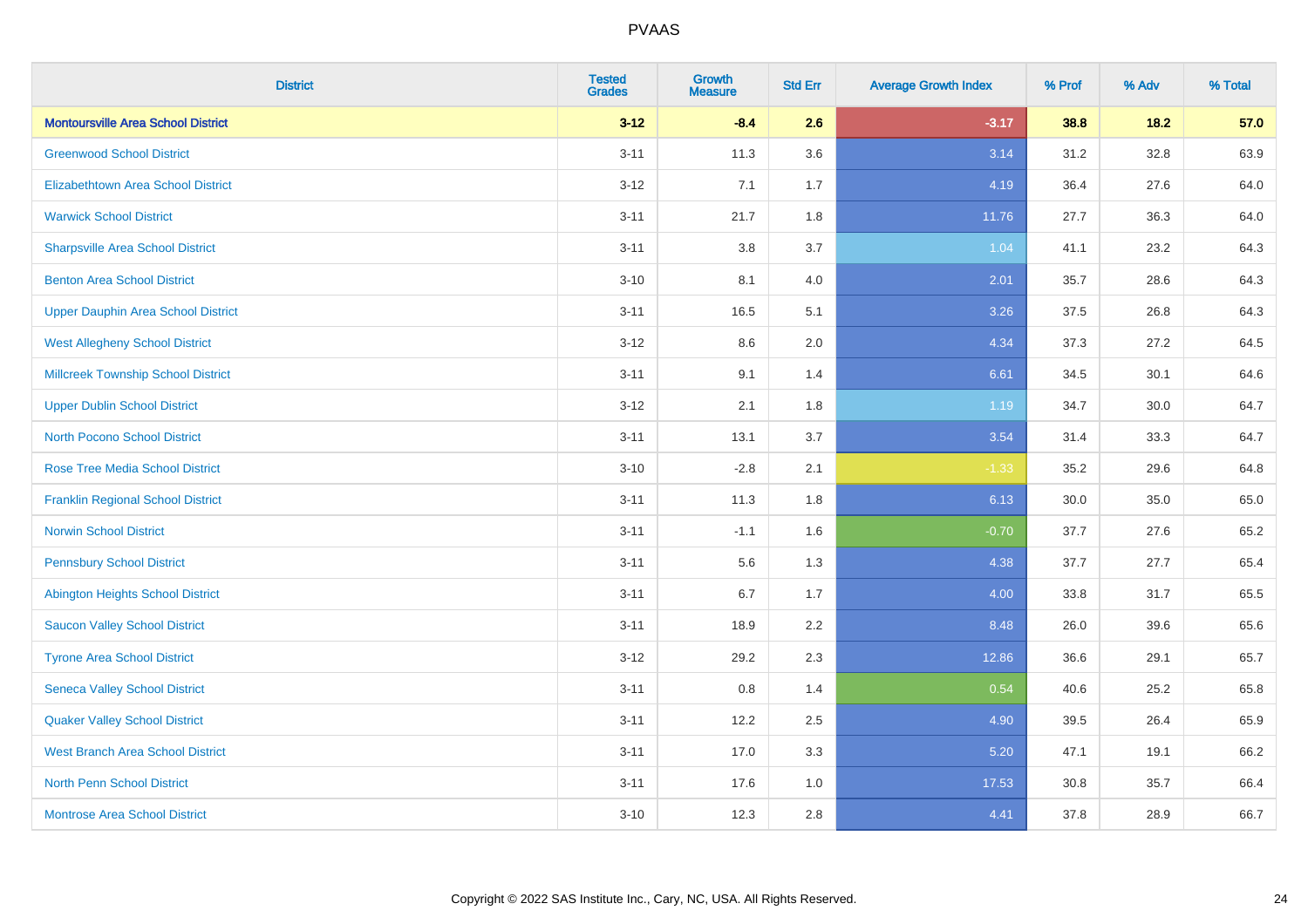| <b>District</b>                               | <b>Tested</b><br><b>Grades</b> | Growth<br><b>Measure</b> | <b>Std Err</b> | <b>Average Growth Index</b> | % Prof | % Adv  | % Total |
|-----------------------------------------------|--------------------------------|--------------------------|----------------|-----------------------------|--------|--------|---------|
| <b>Montoursville Area School District</b>     | $3 - 12$                       | $-8.4$                   | 2.6            | $-3.17$                     | 38.8   | $18.2$ | 57.0    |
| <b>Pequea Valley School District</b>          | $3 - 11$                       | 18.0                     | 3.1            | 5.74                        | 29.2   | 37.5   | 66.7    |
| <b>Hempfield School District</b>              | $3 - 11$                       | 13.4                     | 1.3            | 10.53                       | 29.9   | 36.8   | 66.7    |
| <b>Southern York County School District</b>   | $3 - 11$                       | 15.5                     | 1.8            | 8.48                        | 37.6   | 29.2   | 66.8    |
| <b>Upper Merion Area School District</b>      | $3 - 11$                       | 14.0                     | 2.0            | 7.15                        | 34.4   | 32.6   | 67.0    |
| <b>Avon Grove School District</b>             | $3 - 10$                       | 7.6                      | 1.4            | 5.29                        | 33.7   | 33.2   | 67.0    |
| <b>Southern Lehigh School District</b>        | $3 - 11$                       | $-4.1$                   | 2.1            | $-1.94$                     | 39.3   | 28.0   | 67.2    |
| <b>Freeport Area School District</b>          | $3 - 10$                       | $-0.2$                   | 2.1            | $-0.10$                     | 37.4   | 29.8   | 67.2    |
| <b>Great Valley School District</b>           | $3 - 11$                       | 5.4                      | 2.0            | 2.77                        | 33.8   | 33.5   | 67.3    |
| <b>Council Rock School District</b>           | $3 - 11$                       | 13.5                     | 1.1            | 12.27                       | 32.0   | 35.4   | 67.4    |
| <b>Bethel Park School District</b>            | $3 - 11$                       | $-4.4$                   | 1.7            | $-2.62$                     | 40.1   | 27.3   | 67.4    |
| <b>Littlestown Area School District</b>       | $3 - 11$                       | 28.7                     | 2.4            | 11.83                       | 38.4   | 29.3   | 67.7    |
| Lampeter-Strasburg School District            | $3 - 12$                       | 11.0                     | 1.9            | 5.69                        | 35.4   | 32.3   | 67.7    |
| <b>Springfield Township School District</b>   | $3 - 11$                       | $-3.9$                   | 3.1            | $-1.27$                     | 37.2   | 30.8   | 68.1    |
| <b>Clearfield Area School District</b>        | $3 - 10$                       | $-1.3$                   | 3.7            | $-0.34$                     | 43.9   | 24.6   | 68.4    |
| <b>Delaware Valley School District</b>        | $3 - 11$                       | 15.7                     | 1.6            | 9.62                        | 36.7   | 32.1   | 68.8    |
| <b>Mars Area School District</b>              | $3 - 10$                       | 6.6                      | 1.9            | 3.45                        | 36.7   | 32.4   | 69.1    |
| <b>Berlin Brothersvalley School District</b>  | $3 - 11$                       | 19.6                     | 4.0            | 4.93                        | 28.3   | 41.3   | 69.6    |
| <b>Methacton School District</b>              | $3 - 11$                       | 11.0                     | 1.6            | 6.94                        | 36.0   | 33.6   | 69.6    |
| <b>Souderton Area School District</b>         | $3 - 11$                       | 18.5                     | 1.4            | 12.86                       | 39.2   | 31.2   | 70.4    |
| <b>Wallingford-Swarthmore School District</b> | $3 - 10$                       | 5.0                      | 2.2            | 2.25                        | 33.3   | 37.1   | 70.4    |
| South Fayette Township School District        | $3 - 11$                       | 6.0                      | 1.8            | 3.33                        | 32.2   | 38.3   | 70.5    |
| <b>Cumberland Valley School District</b>      | $3 - 12$                       | 18.6                     | 1.2            | 15.79                       | 31.3   | 39.2   | 70.5    |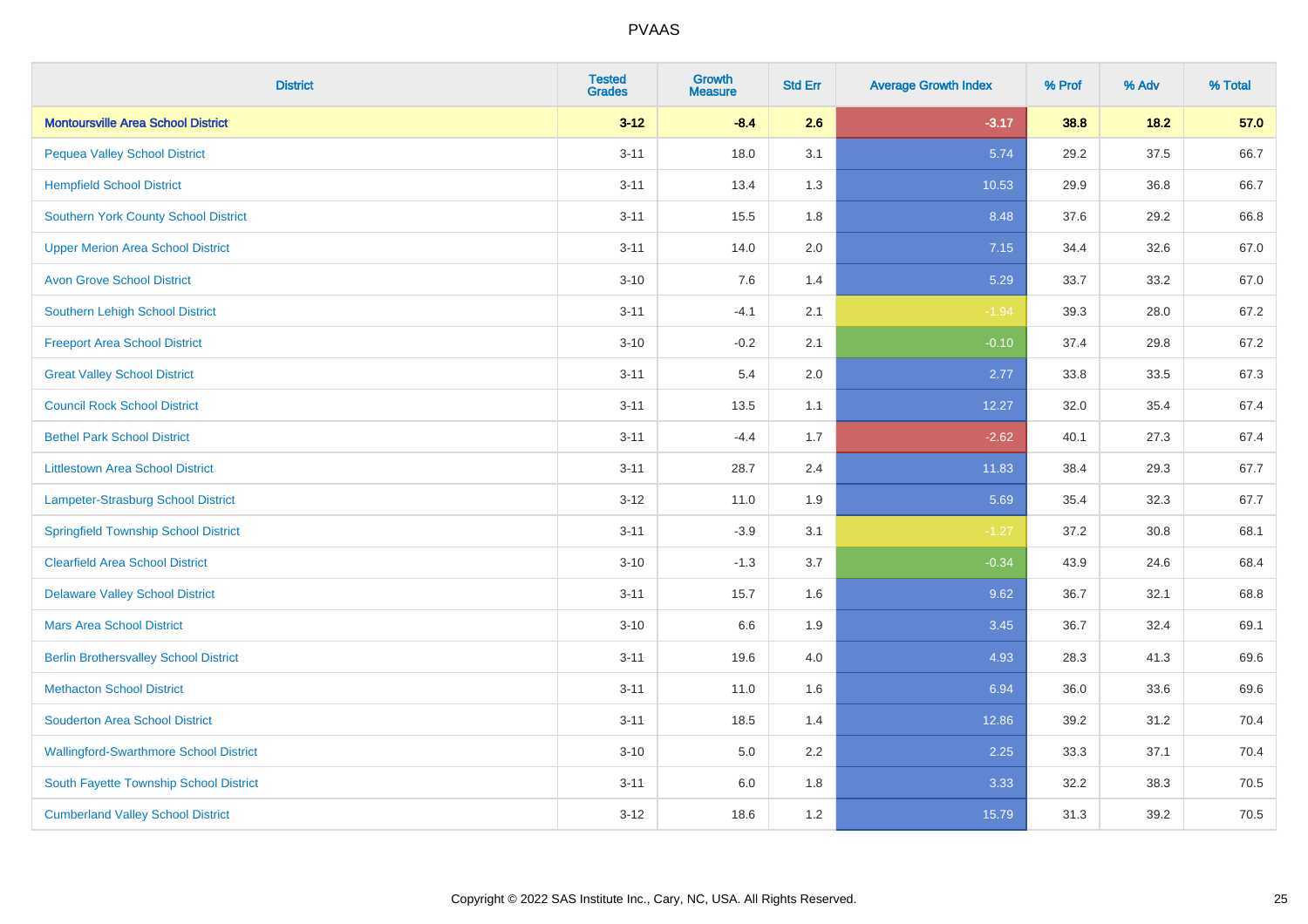| <b>District</b>                                 | <b>Tested</b><br><b>Grades</b> | <b>Growth</b><br><b>Measure</b> | <b>Std Err</b> | <b>Average Growth Index</b> | % Prof | % Adv | % Total |
|-------------------------------------------------|--------------------------------|---------------------------------|----------------|-----------------------------|--------|-------|---------|
| <b>Montoursville Area School District</b>       | $3 - 12$                       | $-8.4$                          | 2.6            | $-3.17$                     | 38.8   | 18.2  | 57.0    |
| <b>Oswayo Valley School District</b>            | $3 - 12$                       | 9.9                             | 5.1            | 1.93                        | 26.5   | 44.1  | 70.6    |
| <b>Colonial School District</b>                 | $3 - 11$                       | 22.1                            | 1.6            | 13.55                       | 27.2   | 43.5  | 70.6    |
| <b>Tredyffrin-Easttown School District</b>      | $3 - 10$                       | 8.7                             | 2.4            | 3.57                        | 35.2   | 35.8  | 71.0    |
| <b>Dallastown Area School District</b>          | $3 - 11$                       | 19.9                            | 1.4            | 14.14                       | 36.8   | 34.2  | 71.0    |
| <b>Radnor Township School District</b>          | $3 - 12$                       | 7.5                             | 1.9            | 4.03                        | 33.0   | 38.3  | 71.3    |
| <b>Lower Moreland Township School District</b>  | $3 - 11$                       | 8.7                             | 2.0            | 4.35                        | 38.2   | 33.2  | 71.4    |
| <b>Eastern Lancaster County School District</b> | $3 - 12$                       | 2.9                             | 3.2            | 0.91                        | 35.2   | 36.4  | 71.6    |
| <b>Lewisburg Area School District</b>           | $3 - 11$                       | 1.7                             | 2.4            | 0.72                        | 35.9   | 35.9  | 71.8    |
| <b>Loyalsock Township School District</b>       | $3-12$                         | 26.7                            | 2.7            | 9.92                        | 36.8   | 35.1  | 71.9    |
| <b>Penn-Trafford School District</b>            | $3 - 11$                       | 2.9                             | 1.8            | 1.68                        | 46.3   | 26.2  | 72.5    |
| Palmyra Area School District                    | $3 - 11$                       | 16.2                            | 1.8            | 9.02                        | 38.8   | 34.0  | 72.8    |
| North Allegheny School District                 | $3 - 11$                       | 18.0                            | 1.3            | 14.25                       | 30.5   | 42.9  | 73.4    |
| <b>Camp Hill School District</b>                | $3 - 12$                       | 20.7                            | 2.9            | 7.00                        | 32.3   | 41.4  | 73.7    |
| <b>Marple Newtown School District</b>           | $3 - 11$                       | 20.6                            | 2.3            | 8.95                        | 31.1   | 42.7  | 73.8    |
| <b>Wayne Highlands School District</b>          | $3 - 11$                       | 22.5                            | 2.5            | 9.16                        | 33.8   | 40.4  | 74.2    |
| Fox Chapel Area School District                 | $3 - 11$                       | 17.6                            | 1.9            | 9.47                        | 22.9   | 52.0  | 74.9    |
| <b>Harbor Creek School District</b>             | $3 - 11$                       | 13.4                            | 2.3            | 5.80                        | 34.5   | 40.7  | 75.2    |
| <b>Spring-Ford Area School District</b>         | $3 - 11$                       | 16.6                            | 1.2            | 14.02                       | 30.4   | 45.3  | 75.7    |
| <b>Central Bucks School District</b>            | $3 - 11$                       | 15.5                            | 0.9            | 17.94                       | 34.8   | 41.4  | 76.2    |
| <b>Upper Saint Clair School District</b>        | $3 - 11$                       | 13.8                            | 1.8            | 7.86                        | 32.2   | 44.5  | 76.7    |
| <b>Fairview School District</b>                 | $3 - 11$                       | 8.3                             | 2.4            | 3.43                        | 41.9   | 34.9  | 76.7    |
| <b>Peters Township School District</b>          | $3 - 11$                       | 14.1                            | 1.7            | 8.16                        | 35.2   | 41.6  | 76.8    |